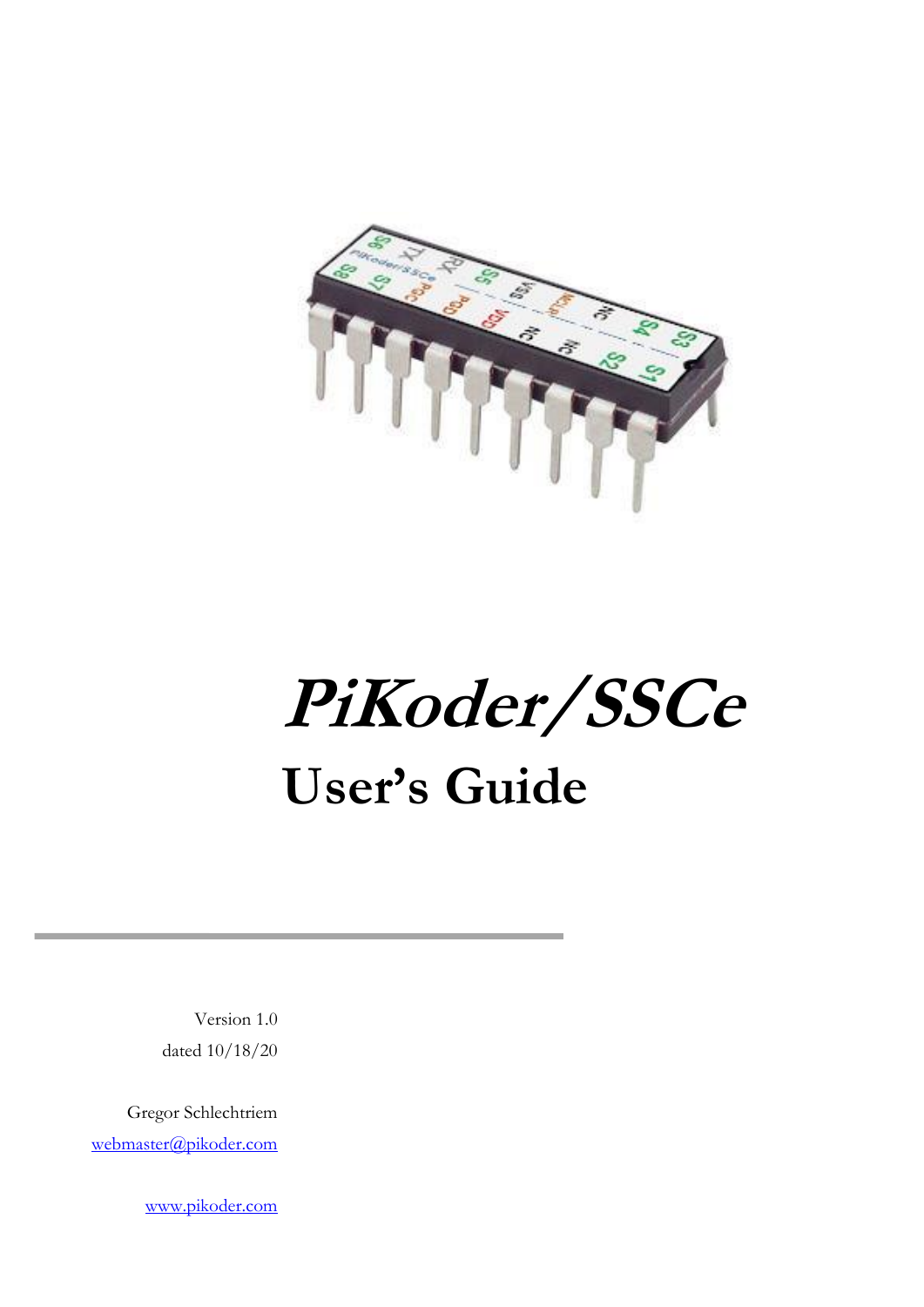## **Content**

| <b>Overview</b>                           | 3  |
|-------------------------------------------|----|
| <b>Features</b>                           | 5  |
| <b>Pin Description and Packaging</b>      | 7  |
|                                           |    |
| <b>Standard application</b>               | 9  |
| The PiKoder Control Center PCC            | 11 |
|                                           |    |
|                                           |    |
|                                           |    |
|                                           |    |
|                                           |    |
| <b>Serial Interface</b>                   | 15 |
|                                           |    |
|                                           |    |
| <b>Connect the SSCe to a Raspberry Pi</b> | 21 |
|                                           |    |
| <b>Connect the SSCe to an Arduino</b>     | 23 |
|                                           |    |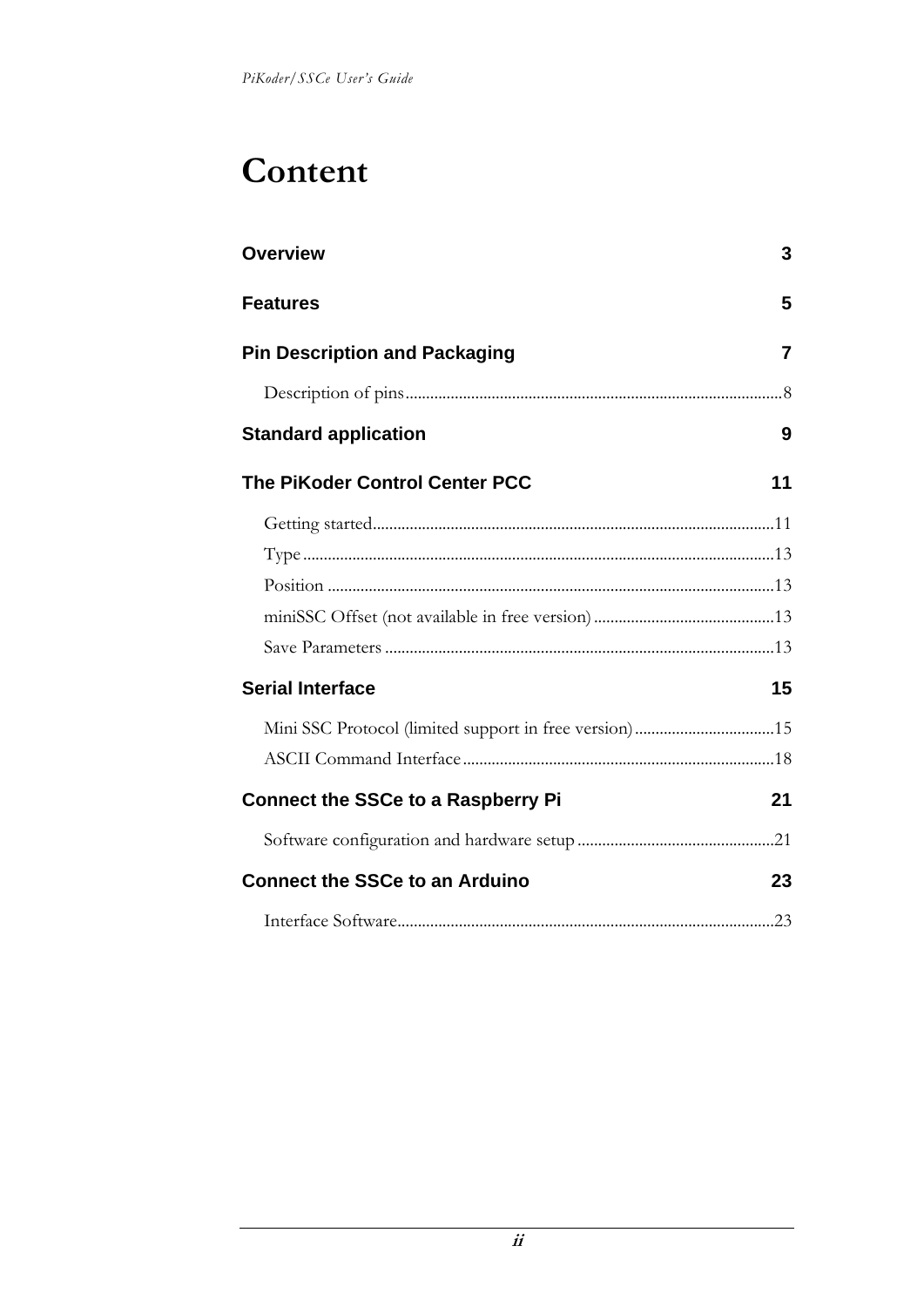### *Overview*

The PiKoder/SSCe is a single chip solution for implementing a serial servo controller (SSC) which gives you full control of up to eight servos or electronic speed controls with a resolution of 1 µs through a serial interface. Alternatively, the servo outputs can be configured as binary outputs (switch function). This User's Guide covers the features, the programming, and the serial interface of the PiKoder/SSCe.

In section 2 you will find a brief description of key features, the overall function and an overview of the interfaces supported. It is recommended to carefully read this section to get a good basic understanding of the PiKoder/SSCe.

The next two sections 3 and 4 deal with the controller hardware. Section 3 provides the pinning and section 4 describes the reference schematic for the Pikoder. **Please note that the applications and interfaces described in the following sections assume that the PiKoder/SSCe is setup in line with this reference schematic.**

Your next step is most likely to commission and test your PiKoder/SSCe. Rather than using the "bits and bytes"-serial interfaces directly, which are laid out in section 6, you may consider using the more elegant PCC (PiKoder Control Center) Windows 10 software with a graphical user interface.

Section 7 demonstrates how you would interface your PiKoder/SSCe to a Raspberry PI and Section 8 focusses on connecting the PiKoder/SSCe to an Arduino.

This User's Guide is based on the most recent hard- and firmware version 1.0 available for the PiKoder/SSCe and the related programming software "PCC PiKoder Control Center". Please check for updated information and new software releases on [www.pikoder.com.](http://www.pikoder.com/)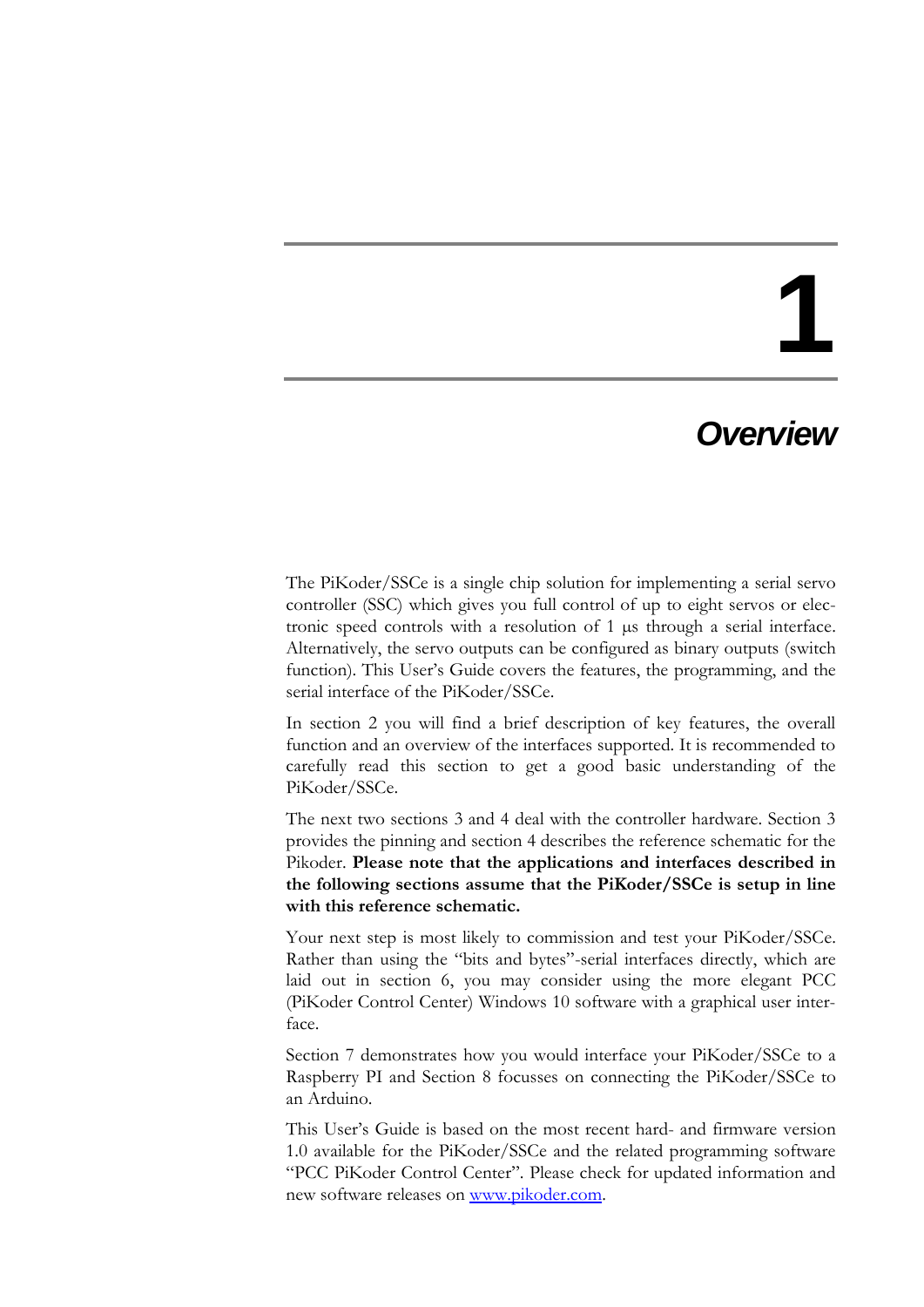Hyperlinks were integrated into the text for convenience. You would also find all downloads referenced on the **PiKoder/SSCe webpage**.

For your evaluation of the PiKoder/SSCe a demo version of the firmware is provided free of charge for downloading. Please note that the demo firmware has a limited feature set compared to the pre-programmed controller: Saving any parameters and daisy chaining is not supported.

Please share with me any comments, improvement ideas or errors you will find or encounter in working with your PiKoder/SSC. I can be reached at [webmaster@pikoder.com.](mailto:webmaster@pikoder.com) Thank you very much!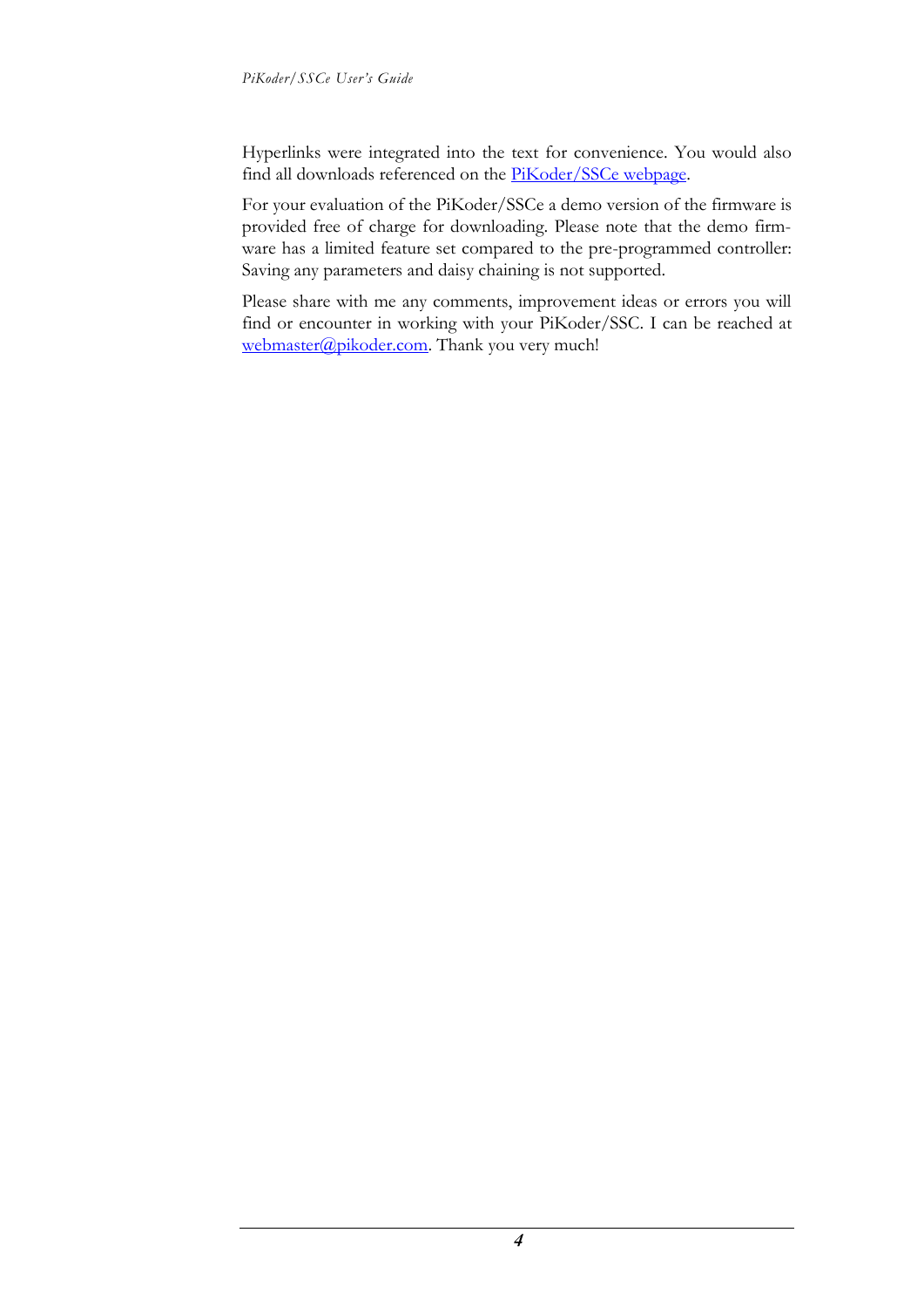### *Features*

This section will familiarize you with the feature set and a high-level overview of the intended use of the PiKoder/SSCe allowing you to customize the controller to your specific needs and requirements.

The PiKoder/SSCe Serial Servo Controller allows you to control up to eight servos or electronic speed controls from a serial port (either USB or UART depending on the protocol converter). The key features are:

- resolution 1  $\mu$ s with a precision of 0,5  $\mu$ s or better
- operating voltage range 3.3 V ... 5.0 V
- non-volatile memory for application specific parameters (not available in free demo version)
- miniSSC protocol supported as a quite common standard for RC servo controllers (only supported for channels 0 ...7 in free demo firmware)
- bi-directional ASCII protocol enabling line monitoring
- ICSP pins available for software upgrades
- Sample software and source code for PC application available

Alternatively, the servo outputs can be configured individually as binary outputs (switch function) allowing for a variety of additional special functions not requiring a pwm signal.

You can connect a controller board such as your Arduino or Raspberry Pi without any additional interface hardware directly to the PiKoder's UART (please refer to sections 7 and 8 for more details). With the addition of a simple off-the-shelf "USB to UART converter" you control the servos directly from your computer. In addition, the controller's wide range of oper-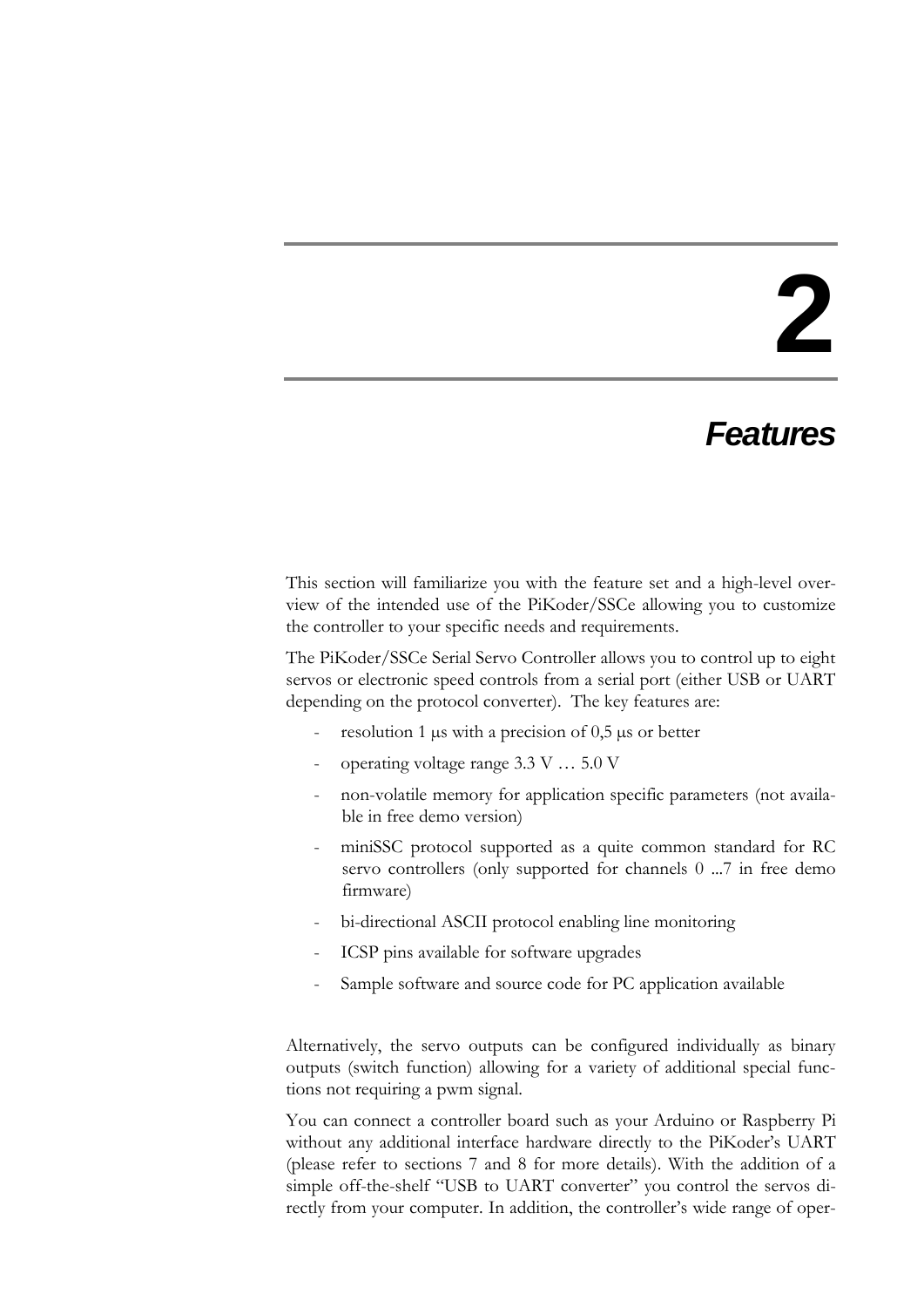#### *PiKoder/SSCe User's Guide*

ating voltage from 3.3 to 5.0V allows you to use an existing power source in your application rather than adding hardware.

In this capacity the SSCe would free up the Arduino or an Raspberry Pi of responding to real-time events such as generating pulses for servos in a given time frame and also free up resources such as internal timers and pwm generators ('Set and Forget'-function). Thereby intermittent problems due to internal collisions are avoided. And, finally: you can control up to eight servos consuming only two pins.

A free graphical and intuitive configuration and control program, the "PCC PRO" (PiKoder Control Center) is available for Windows 10, making it simple to test and program the controller over USB (please refer to section 5 for more details).

The PiKoder/SSCe supports two protocols:

- MiniSSC protocol representing a very common protocol for controlling SSCs and
- a two-way ASCII-Protocol designed to support controlling the SSC with standard terminal programs such as (but not limited to) Tera Term and TTY

The PiKoder/SSCe Serial Servo Controller would automatically detect the protocol used and no user interaction would be required.

With the full support of the miniSSC protocol, the PiKoder/SSCe would allow you to daisy chain controllers to control up to 255 servos as specified in the miniSSC protocol definition. The PCC provides for setting a miniSSC Offset and thereby defining the channel base address the PiKoder/SSC would respond to (not available in demo firmware). This means, that the PiKoder/SSC can control any contiguous block of eight servo numbers from 0 to 254. Please refer to the respective [application note](http://www.pikoder.de/download/AN02%20-%20Daisy%20Chaining.pdf) for more details.

The PiKoder/SSCe also features non-volatile (EEPROM) data storage for retaining application specific operating parameters such as startup position after powering up, neutral position and upper as well as lower limits for servo pulse width (not available in demo firmware).

**Please note that the PiKoder/SSCe does not support any fail-safe function. This means that this PiKoder should not be deployed in receivers or other autonomous applications unless this feature is not needed. In all other applications, please consider upgrading your application to the PiKoder/SSC.**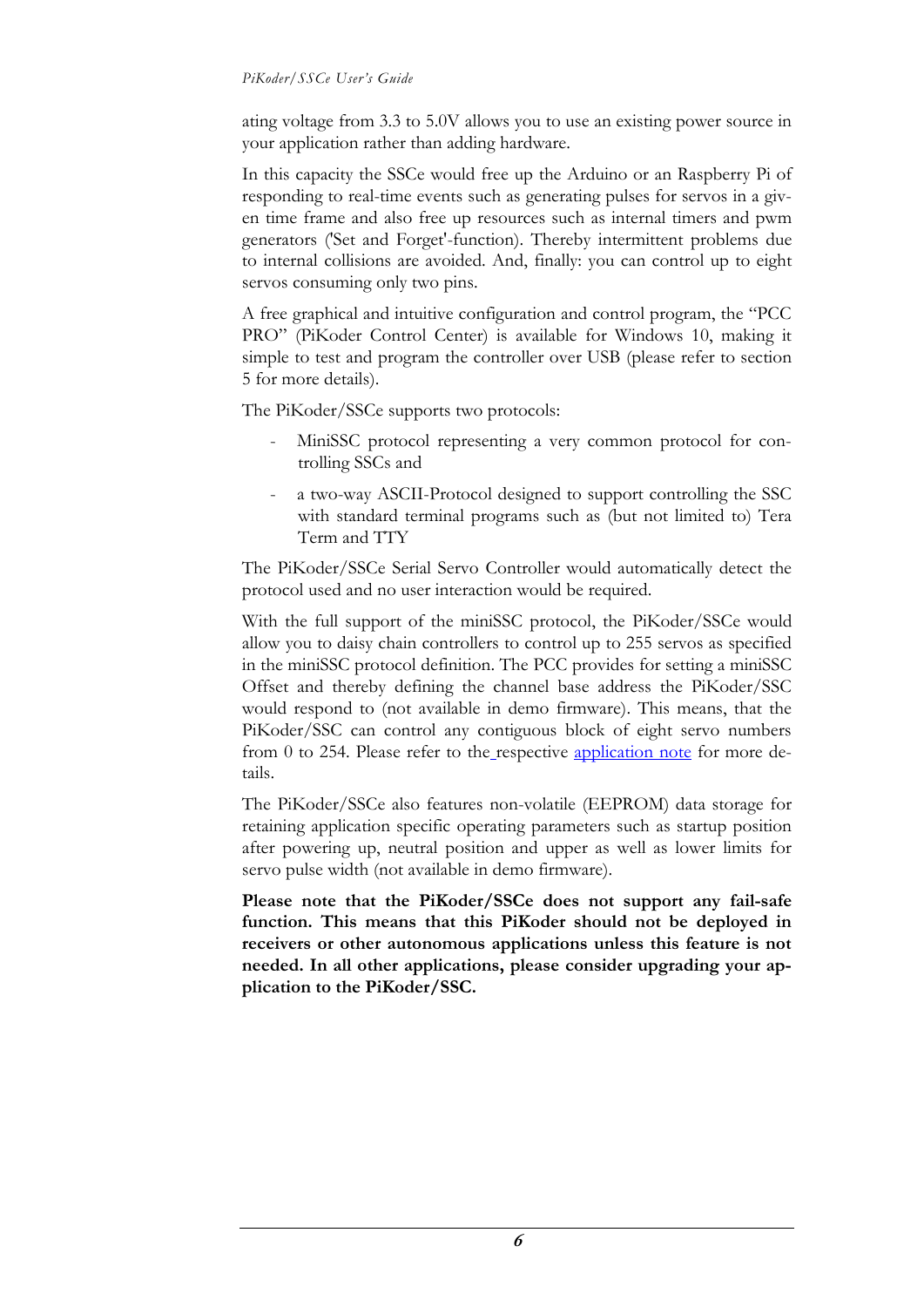### *Pin Description and Packaging*

The PiKoder/SSC comes in an 18 pin DIP package (see below). The device operates from 3.3 – 5 Volts. Please refer to the PIC 16F628A data sheet from Microchip [\(www.microchip.com\)](http://www.microchip.com/) for complete electrical and physical specifications.

A complete description of the pins is given on the following page. If a different package would be required for your application then please contact [sales@pikoder.com](mailto:sales@pikoder.com) for more information.

For evaluating the PiKoder/SSCe a PCB as well as a complete kit is available at [www.pikoder.com.](http://www.pikoder.com/) This kit can make your development process more efficient and provides for modularity in your design.

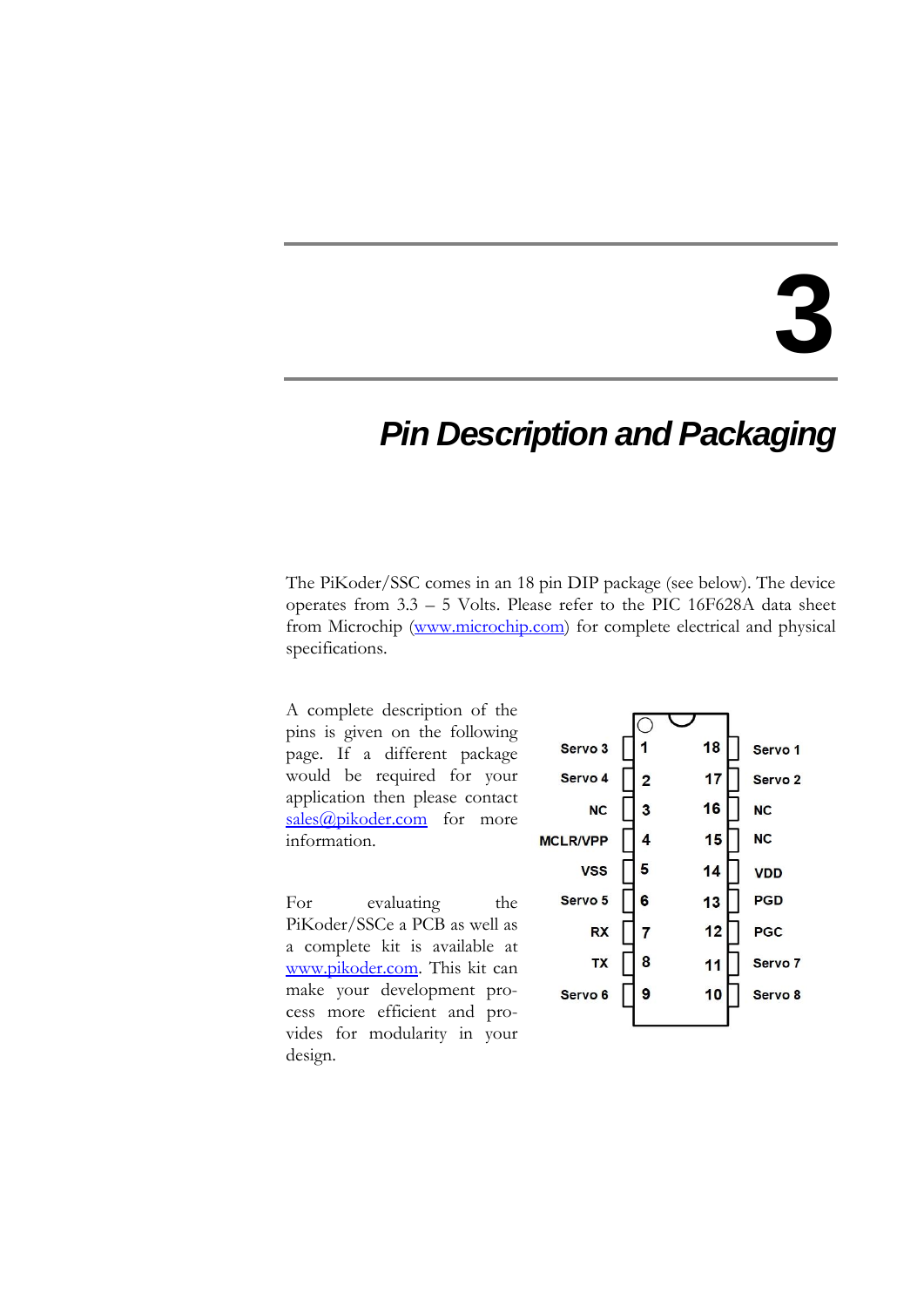### **Description of pins**

| Pin            | Symbol             | Description                                                                         |  |  |
|----------------|--------------------|-------------------------------------------------------------------------------------|--|--|
| $\mathbf{1}$   | Servo 3            | Output pin with PWM signal for servo channel 3                                      |  |  |
| $\overline{2}$ | Servo 4            | Output pin with PWM signal for servo channel 4                                      |  |  |
| 3              | NC                 | Not connected (reserved for later use)                                              |  |  |
| 4              | MCLR/VPP           | Reset pin, active low. Connects directly to Vss for<br>automatic reset at power up. |  |  |
| 5              | <b>VSS</b>         | Supply voltage. Connect to $3,3-5$ V DC                                             |  |  |
| 6              | Servo 5            | Output pin with PWM signal for servo channel 5                                      |  |  |
| 7              | <b>RX</b>          | Serial receive input                                                                |  |  |
| 8              | TX                 | Serial transmit output                                                              |  |  |
| 9              | Servo 6            | Output pin with PWM signal for servo channel 6                                      |  |  |
| 10             | Servo 8            | Output pin with PWM signal for servo channel 8                                      |  |  |
| 11             | Servo 7            | Output pin with PWM signal for servo channel 7                                      |  |  |
| 12             | PGC                | Clock pin for In-Circuit-Serial-Programming                                         |  |  |
| 13             | PGD                | Data pin for In-Circuit-Serial-Programming                                          |  |  |
| 14             | <b>VDD</b>         | Ground connection                                                                   |  |  |
| 15             | NC                 | Not connected (reserved for later use)                                              |  |  |
| 16             | NC                 | Not connected (reserved for later use)                                              |  |  |
| 17             | Servo <sub>2</sub> | Output pin with PWM signal for servo channel 2                                      |  |  |
| 18             | Servo 1            | Output pin with PWM signal for servo channel 1                                      |  |  |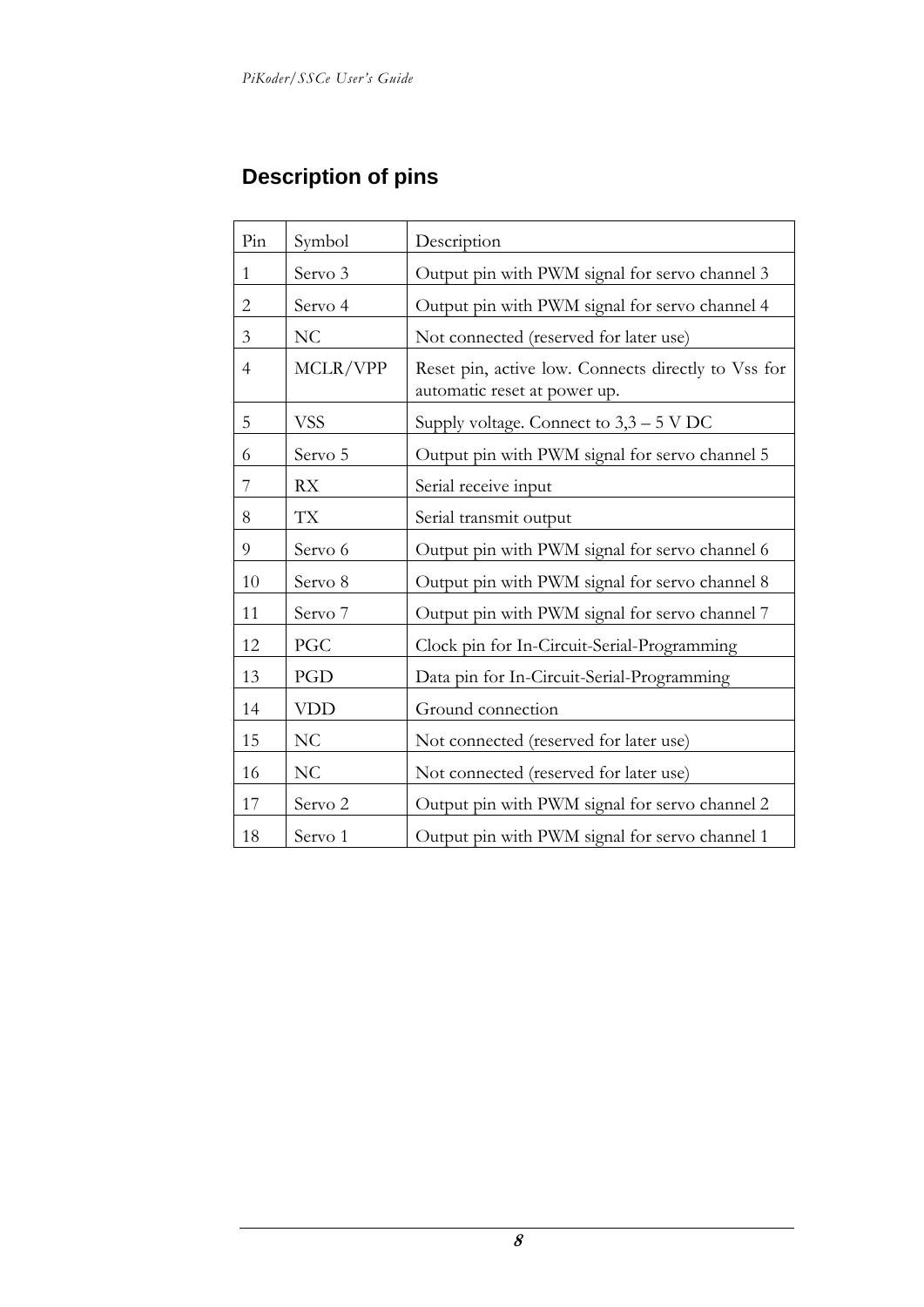### *Standard application*

The following schematic shows the standard application of the PiKoder/SSCe.



Given the simplicity of the schematic, the PiKoder/SSCe can easily be evaluated on a prototype board. If you are looking for a more permanent prototype then please consider the evaluation board which is available as a kit on **[www.pikoder.com.](http://www.pikoder.com/)**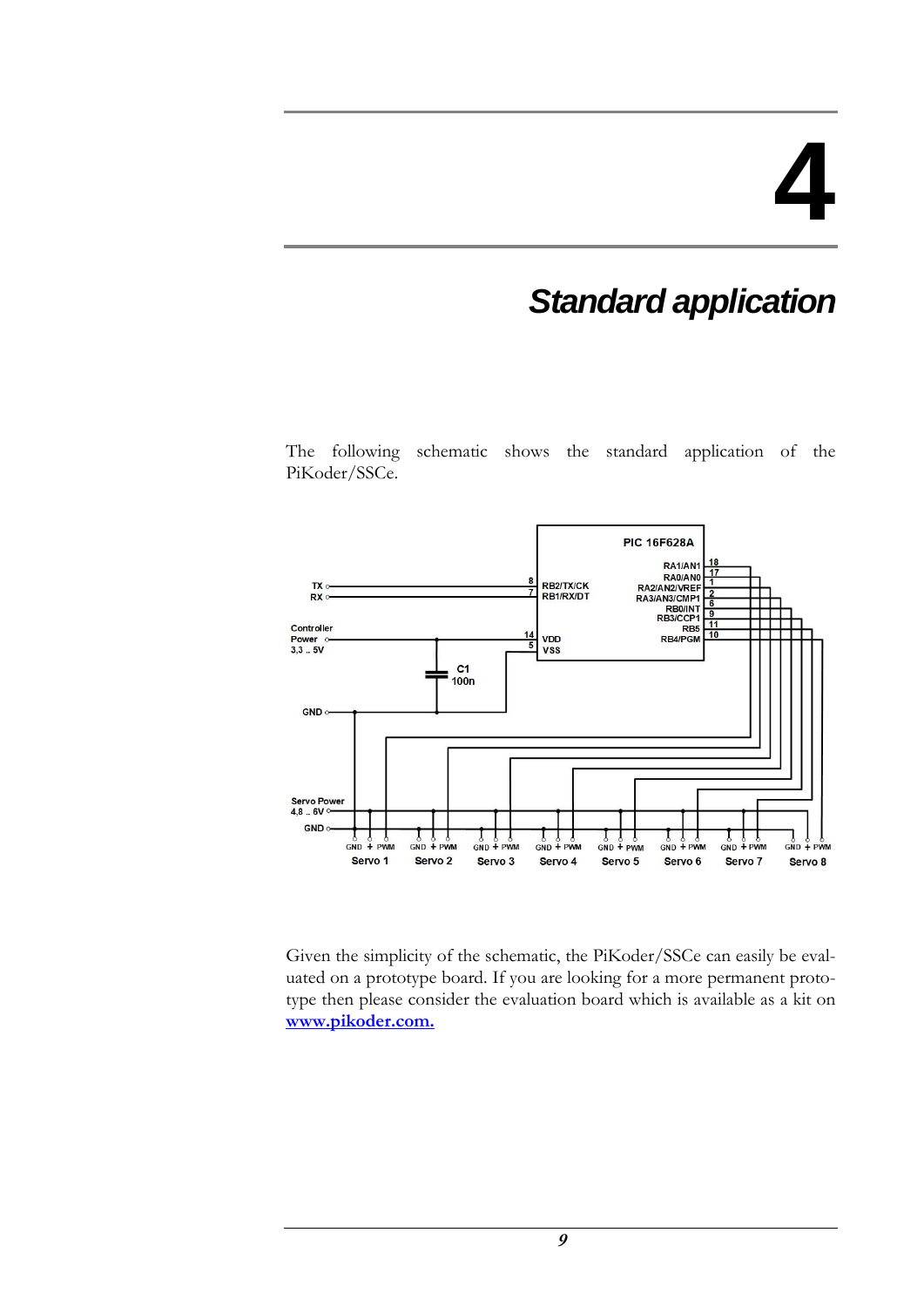- Room for notes -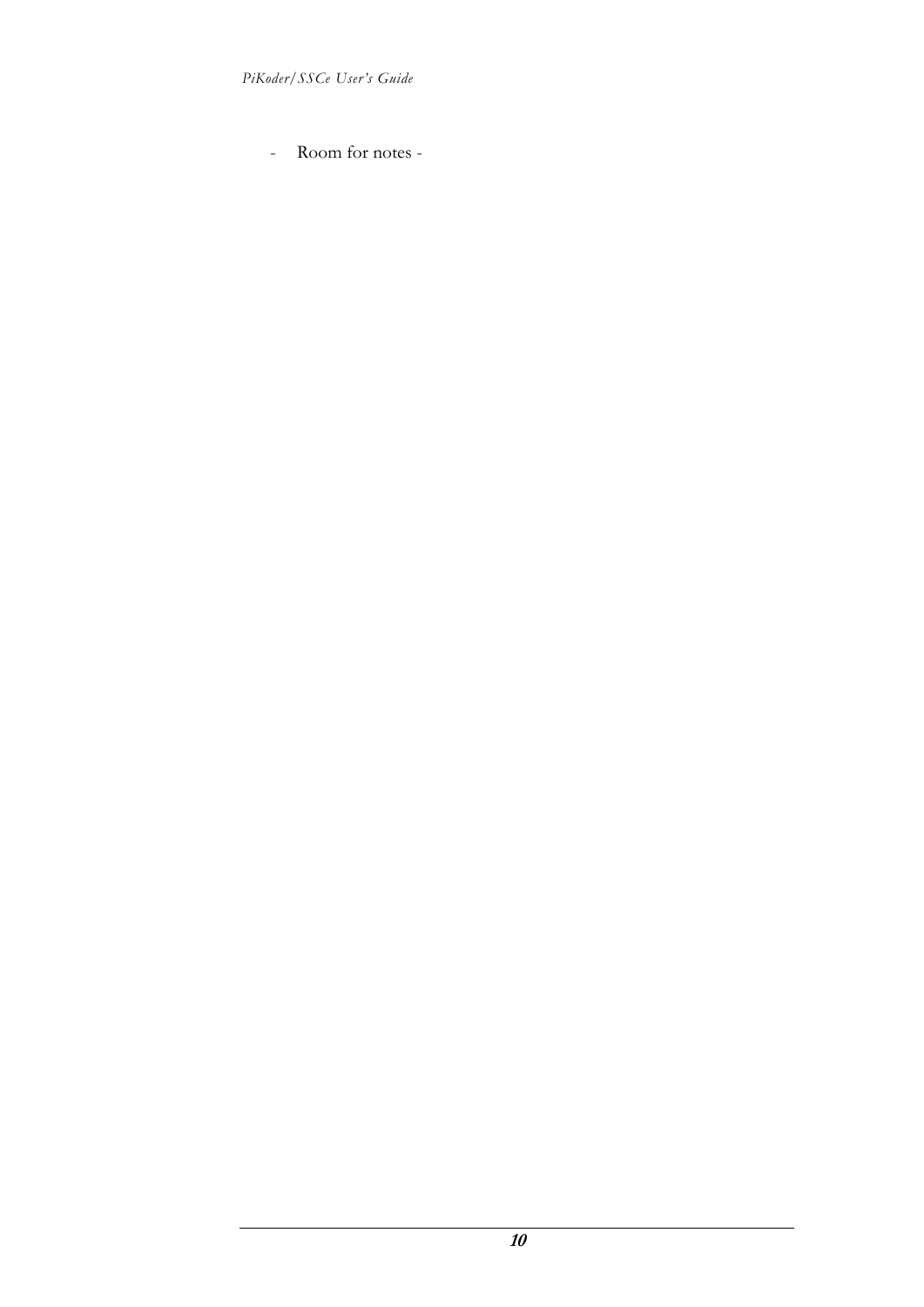### *The PiKoder Control Center PCC*

The PiKoder/SSCe's serial interface provides access to configuration options as well as support for real time control. The PCC (PiKoder Control Center) is a graphical tool that makes it easy for you to use this interface. For almost any project you will start by using the PCC to set up and test your PiKoder/SSCe. This section explains the features of the PiKoder Control Center.

#### **Getting started**

The hardware setup for the interface is simple and straight forward: You would connect your PiKoder/SSCe with the USB port of your PC using a suitable USB adaptor and cable. This cable will provide also for the power supply of the PiKoder/SSCe.

It is highly recommended that you download the latest version of the PCC software to enjoy the complete feature set of your PiKoder/SSC. The PiKoder Control Center software is Open Source and released under an Apache License, Version 2.0. You may obtain a copy of the License at [http://www.apache.org/licenses/LICENSE-2.0.](http://www.apache.org/licenses/LICENSE-2.0) The source code is made available through a [github repository;](https://github.com/Pikoder/PCC_PiKoder_Control_Center) the [executable](http://www.pikoder.de/download/PCC%20PiKoder%20Control%20Center.zip) can be downloaded on the PiKoder webpage.

Please unzip the downloaded file and start the program – there is no installation required.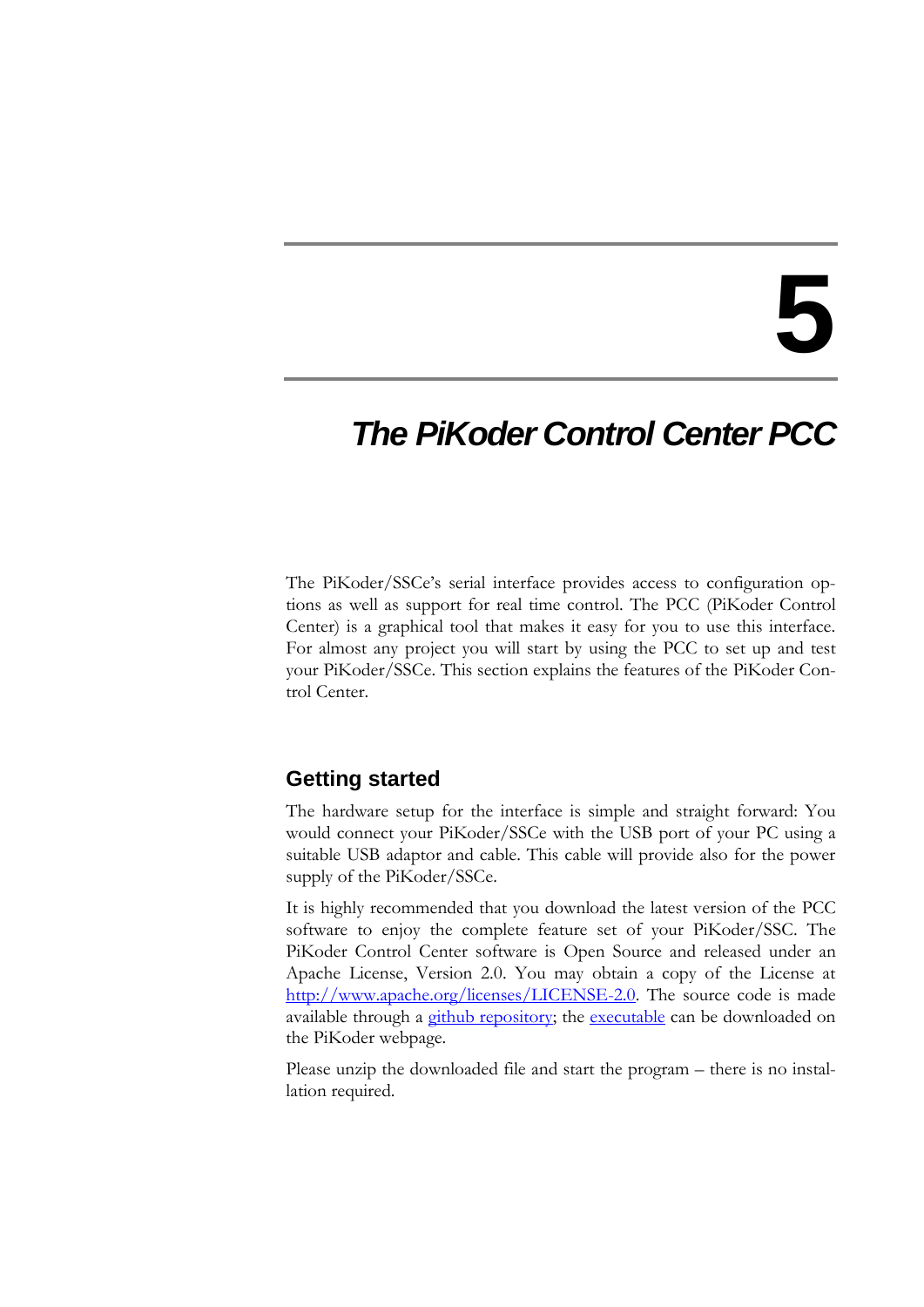| $\Box$ COM<br>$\square$ WLAN   | <b>Connection to PiKoder</b><br>COM <sub>3</sub><br>$\hat{\cdot}$<br><b>ESP-FW</b> | <b>Status</b>             |                           | O                        | <b>PiKoder Info</b><br><b>Type Id</b><br><b>Firmware</b> |
|--------------------------------|------------------------------------------------------------------------------------|---------------------------|---------------------------|--------------------------|----------------------------------------------------------|
| <b>Channels</b><br><b>Type</b> | Position [µs]                                                                      | min.                      | max.                      | neutral                  | <b>PiKoder Parameters</b><br>miniSSC Offset              |
| ٨<br>1:<br>$\checkmark$        |                                                                                    | $\frac{1}{\tau}$          | $\frac{1}{2}$             | $\frac{1}{\sqrt{2}}$     | $\div$                                                   |
| $\hat{\cdot}$<br>2:            |                                                                                    | $\frac{\bullet}{\bullet}$ | $\div$                    | $\div$                   | TimeOut [0.1s]                                           |
| ٨<br>3:<br>$\checkmark$        |                                                                                    | $\frac{1}{\sqrt{2}}$      | lм<br>$\div$              | $\div$                   | 高                                                        |
| $\hat{\phantom{a}}$<br>4:      |                                                                                    | $\frac{1}{\tau}$          | $\overline{\mathbf{H}}$   | $\frac{1}{\pi}$          | <b>PPM-Channels</b><br>÷                                 |
| ٨<br>5:<br>$\checkmark$        |                                                                                    | $\frac{1}{\sqrt{2}}$      | $\frac{1}{\bullet}$       | $\div$                   | <b>PPM-Mode</b>                                          |
| $\hat{\phantom{a}}$<br>6:      |                                                                                    | $\frac{\bullet}{\bullet}$ | $\frac{1}{\sqrt{2}}$      | $\div$                   |                                                          |
| $\hat{\cdot}$<br>7:            |                                                                                    | $\frac{1}{\tau}$          | $\frac{1}{\pi}$           | $\frac{1}{\tau}$         | <b>Parameter</b>                                         |
| ٨<br>8:<br>$\checkmark$        |                                                                                    | $\frac{1}{\sqrt{2}}$      | $\frac{\bullet}{\bullet}$ | $\overline{\phantom{a}}$ | <b>Save Parameters</b>                                   |

The PiKoder Control Center application would show COM3 to be the first available port in your computer. Select the COM port your PiKoder/SSCe is connected to (in this example COM11, see below) and then click on the box to indicate your selection and communication to the controller will be established.

The LED would light up in red color indicating that the data upload started and change to green once all data were received correctly. The firmware version of your SSC would be displayed in the respective field.

|    |                                        | <b>Connection to PiKoder</b> |               |               | <b>Status</b>         |          |                          | <b>PiKoder Info</b>                                      |
|----|----------------------------------------|------------------------------|---------------|---------------|-----------------------|----------|--------------------------|----------------------------------------------------------|
|    | $\boxdot$ COM<br><b>DWLAN</b>          | $COM11$ $\hat{C}$            | <b>ESP-FW</b> |               | Parameters loaded ok. |          | $\overline{\phantom{a}}$ | <b>SSCe</b><br><b>Type Id</b><br><b>Firmware</b><br>1.00 |
|    | <b>Channels</b>                        |                              |               |               |                       |          |                          | <b>PiKoder Parameters</b>                                |
|    | <b>Type</b>                            | Position [µs]                |               |               | min.                  | max.     | neutral                  | miniSSC Offset                                           |
| 1: | $\mathbf{P} \circ$                     | 1500<br>$\hat{}$             |               | $\rightarrow$ | $1000 -$              | $2000 -$ | 1500 음                   | $\frac{1}{\sqrt{2}}$<br>0                                |
| 2: | $\mathbf{P} \circ$                     | 1500<br>$\checkmark$         |               | $\rightarrow$ | $1000 -$              | $2000 -$ | $1500 -$                 |                                                          |
| 3: | $\mathbf{P} \mathop{}_{\circ}^{\circ}$ | 1500<br>$\left\langle$       |               | $\rightarrow$ | $1000 -$              | $2000 -$ | $1500 -$                 |                                                          |
| 4: | $\mathsf{P} \mathop{}_{\circ}^{\circ}$ | 1500<br>$\mbox{\bf <}$       |               | $\,$          | $1000 -$              | $2000 -$ | $1500 -$                 |                                                          |
| 5: | $\mathbf{P} \circ$                     | 1500<br>$\epsilon$           |               | $\,$          | $1000 -$              | $2000 -$ | 1500 년                   |                                                          |
| 6: | $\mathbf{P} \circ$                     | 1500<br>$\hat{}$             |               | $\rightarrow$ | $1000 -$              | $2000 -$ | $1500 -$                 | ピ                                                        |
| 7: | $\mathsf{P} \mathop{}_{\circ}^{\circ}$ | 1500<br>$\,<$                |               | $\rightarrow$ | $1000 -$              | $2000 -$ | $1500 -$                 | <b>Parameter</b>                                         |
| 8: | $\mathsf{P} \mathop{}_{\circ}^{\circ}$ | 1500<br>$\,$ $\,$            |               | $\,$          | $1000 -$              | $2000 -$ | $1500 -$                 | <b>Save Parameters</b>                                   |

You would now have full control of your SSC: either for real-time control by the sliders or for changing the settings and save the new parameters.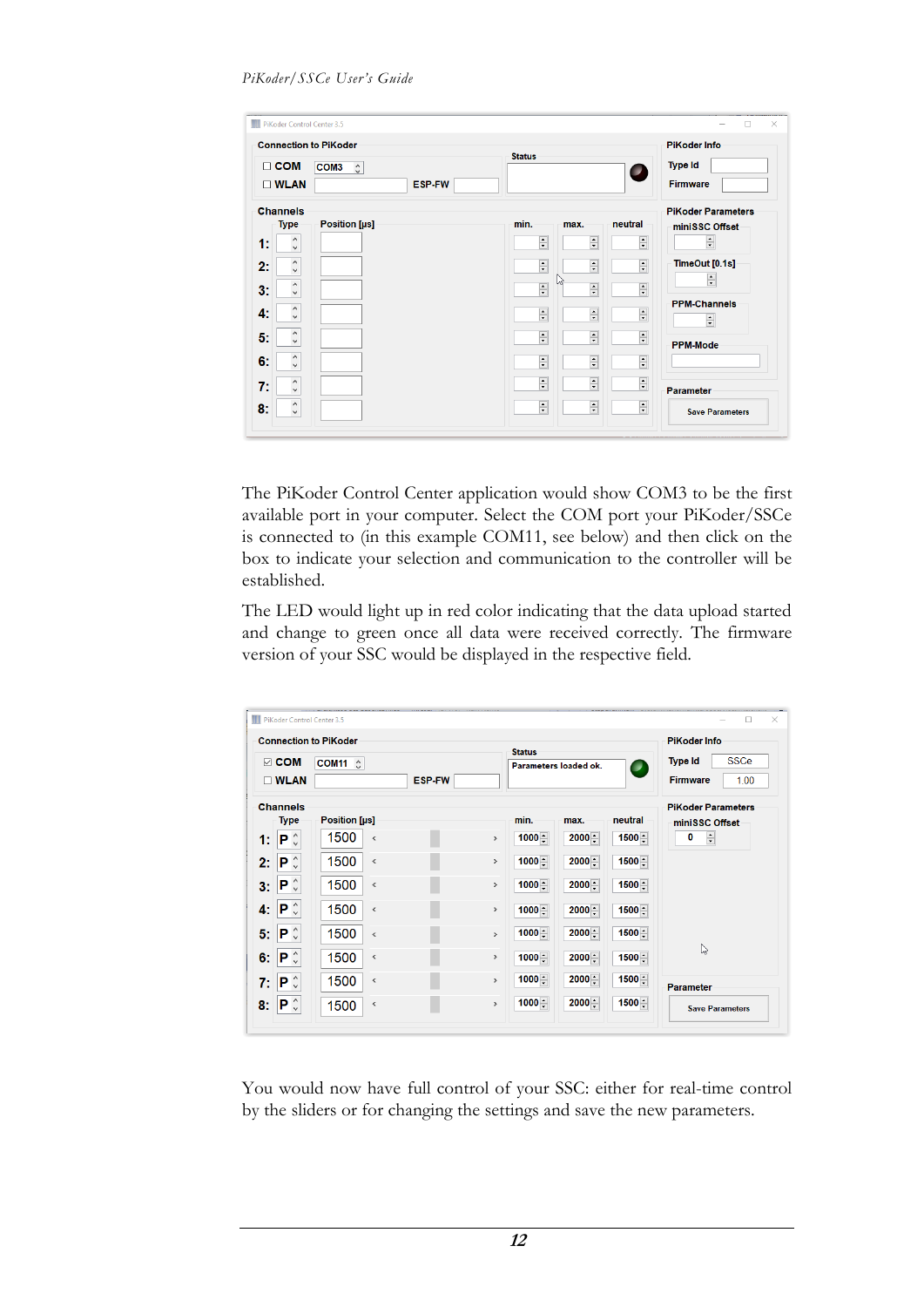### **Type**

The Type field indicates whether the channel output would be pwm for controlling a servo (value="P") or binary switch (value="S"). The value of a switch channel will be logical 1 (voltage depending on actual Vcc) for a servo position larger than 1800 µs. Any value below this threshold will translate into a 0 value at the respective output. The type of a channel is changed by selecting the desired type through the channel's combo box and then click on the box which will send the respective parameter to the PiKoder.

### **Position**

The sliders are used for controlling the PiKoder's outputs and the respective numerical fields monitor the status in real time displaying the current channel value in µs. A separate row of controls is displayed for each of servo position the PiKoder/SSCe's channels.

The key parameters for each channel such as min. and max. pulse width and neutral position can be set individually in the respective row. The SSC Control Center will limit the slider value to the min. and max. value shown. This feature however is implemented in the Control Center. The PiKoder/SSC itself does not perform a parameter check and would therefore accept channel values outside of the shown boundaries.

### **miniSSC Offset (not available in free version)**

This field is used in combination with the miniSSC protocol to determine the base offset for the actual controller. Please refer to "AN02 Daisy Chaining" for more information.

### **Save Parameters**

All changes made while using the PCC will not be permanent unless you select to save the parameters. Hitting this button transfers all settings into the non-volatile memory of the PiKoder/SSCe to be retrieved when started up the next time.

Please note that saving new values may take some time and requires disabling some internal interrupt logic. This may result in erroneous servo behavior.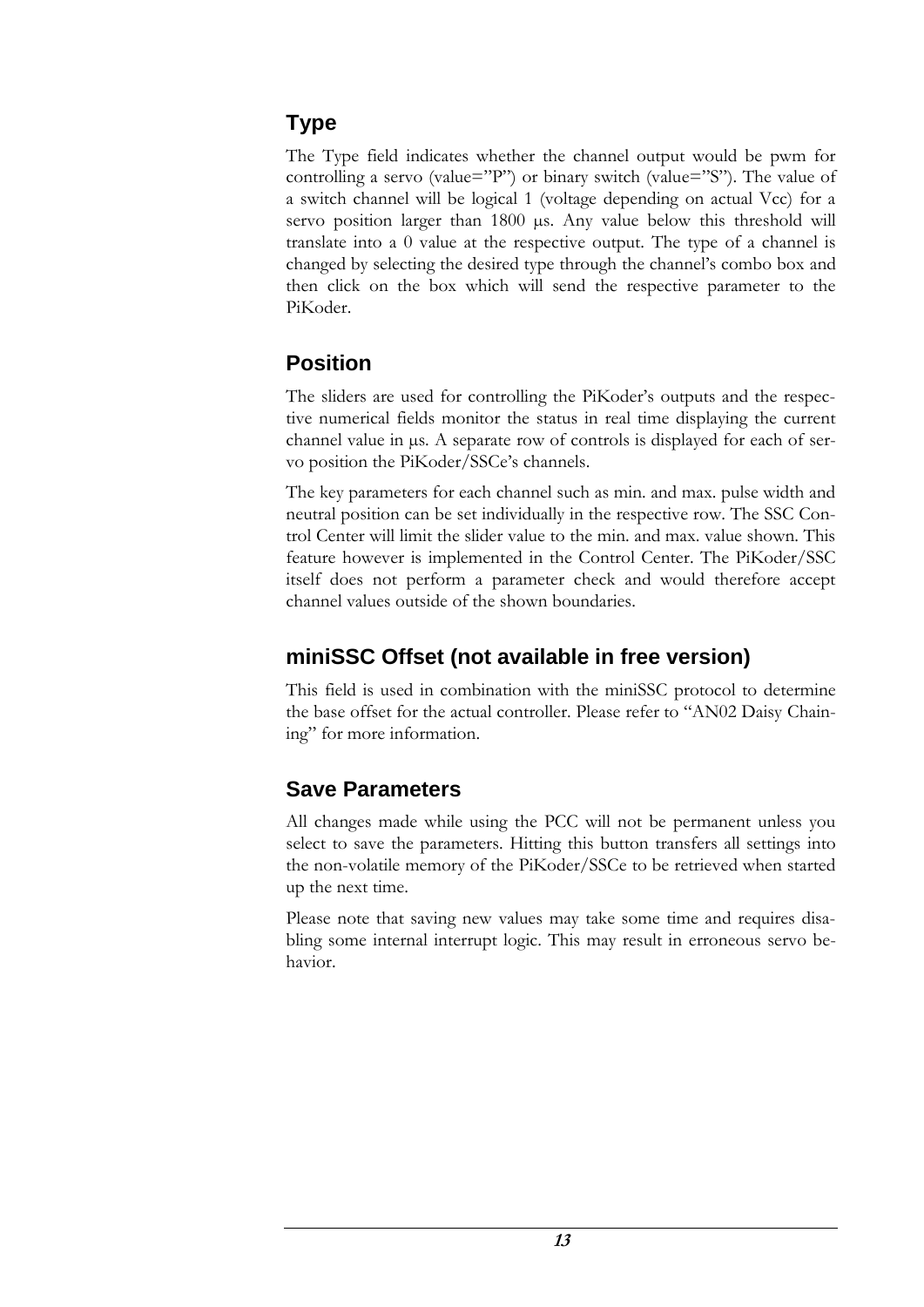- Room for notes -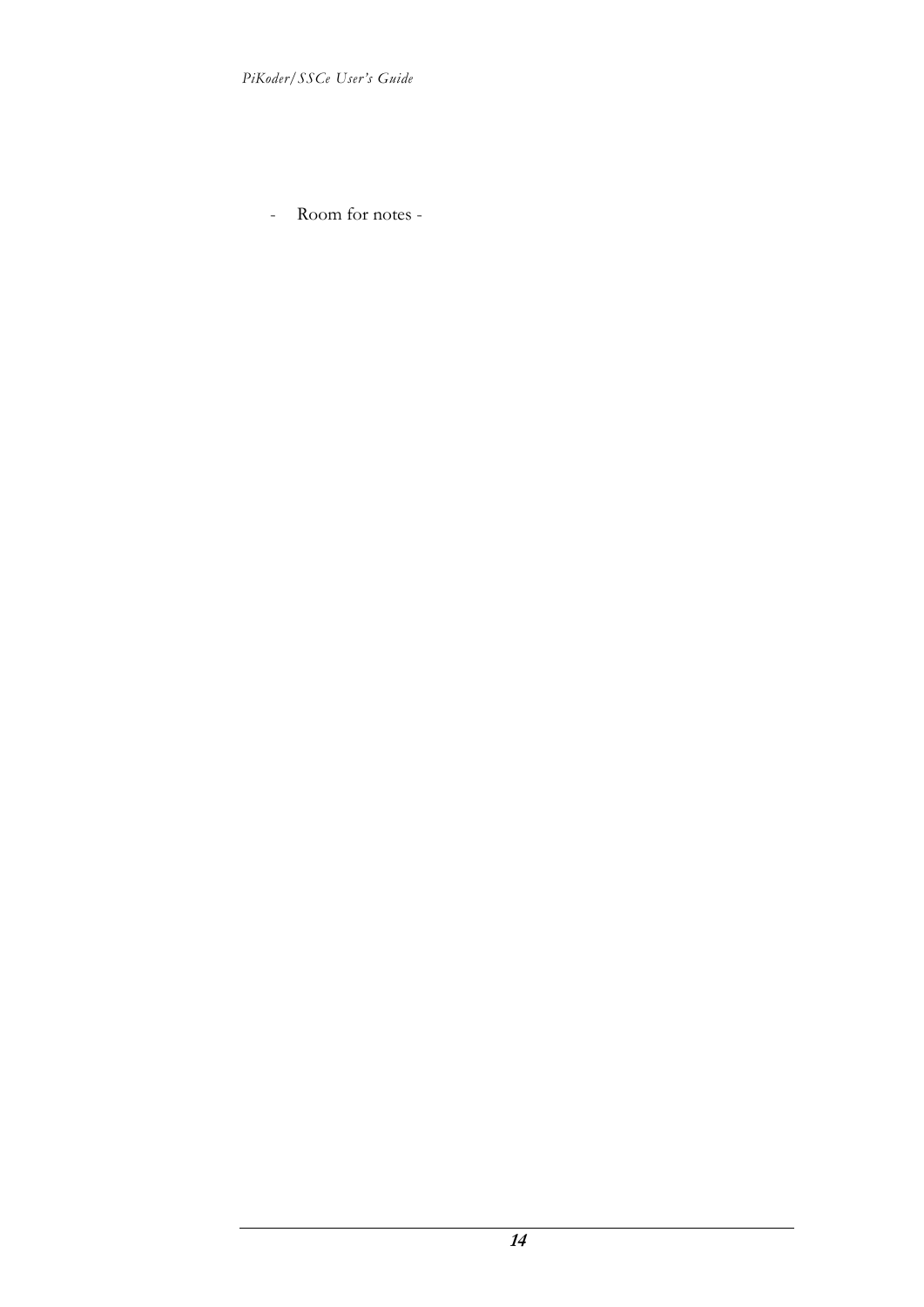### *Serial Interface*

The PiKoder/SSCe's serial interface is based on TX and RX lines, which allow the controller to send and receive non-inverted, TTL  $(0 - 5V)$  serial bytes. The parameters for the serial transmission are 9600 Baud, 8 data bits, one stop bit, with no parity.

The bytes sent to the PiKoder/SSCe are commands which allow you to control the program and control the SSCe. The PiKoder/SSCe supports two protocols:

- MiniSSC protocol representing a very common protocol for controlling SSCs
- a two-way ASCII-Protocol designed to support controlling the SSCe with standard terminal programs such as (but not limited to) Tera Term, Putty, hyperterm

The PiKoder/SSCe Serial Servo Controller does automatically detect the terminal protocol; no user interaction would be required.

### **Mini SSC Protocol (limited support in free version)**

This protocol allows you to control up to 255 different servos by chaining multiple servo controllers together. It only takes three serial bytes to set the target of one servo, so this protocol is good if need to send many commands rapidly. The Mini SSC protocol is to transmit 0xFF as the first (command) byte, followed by a servo number byte, and then the 8-bit servo target byte for the servo position.

A servo target byte of 127 (0x7F) will always indicate the neutral position maintained as a PiKoder/SSCe parameter.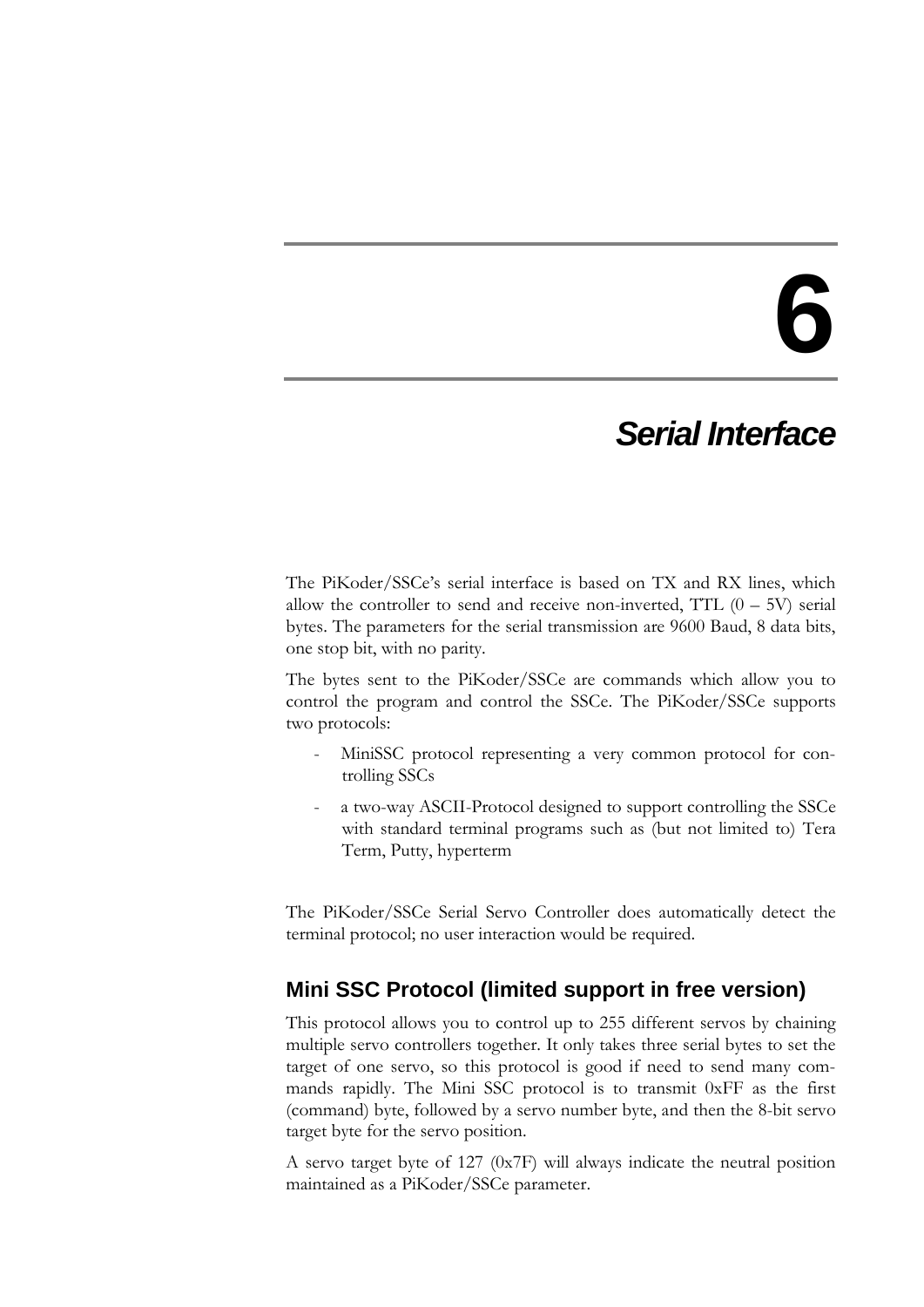The actual position taken by sending a servo target byte to the controller is calculated depending on the actual parameters. If you wanted to move the servo from neutral towards the upper limit, then the increment in pulse length *du* is calculated based on:

$$
du =
$$
 (Upper Limit – Neutral) / 127 Steps

This means for example, that with an upper limit of 2008  $\mu$ s and a neutral position of 1500 µs an increment of one in the servo target byte would result in:

 $du = (2008 - 1500)$   $\mu$ s / 127 Steps = 4  $\mu$ s/Step

Therefore, a servo target byte of 0x80, which is an increment of one to the neutral position would result in a pulse length of  $1500 \text{ }\mu\text{s} + 4 \text{ }\mu\text{s} = 1504 \text{ }\mu\text{s}$ .

The same procedure is applied when you wanted to move the servo from neutral towards the lower limit; then the decrement in pulse length *dl* is calculated based on:

*dl* = (Neutral - Lower Limit) / 127 Steps

Please note the following with respect to *du* and *dl*:

- *du* and *dl* are calculated per channel and may differ per channel allowing for asymmetric ranges and a neutral positon outside of the mechanical central position of the servo
- *du* and *dl* are calculated during controller startup. With firmware release 2.3 these parameters are updated when you change the values of neutral, upper or lower limit without resetting the controller.
- *du* and *dl* are calculated based on 8 bit arithmetic. Depending on the numbers a slight overrun over the upper limit resp. a slight underrun of the lower limit may occur.

For testing the miniSSC protocol you may want to use a byte oriented tool such as the "[Pololu Serial Transmitter](http://www.pololu.com/docs/0J23)" utility for Windows (see <http://www.pololu.com/docs/0J23> for more details).

After installing and starting the software you would have to connect to the PiKoder/SSC by selecting the COM port and pushing the connect button. The miniSSC-protocol is a three-byte command and should be entered in the respective column as shown below.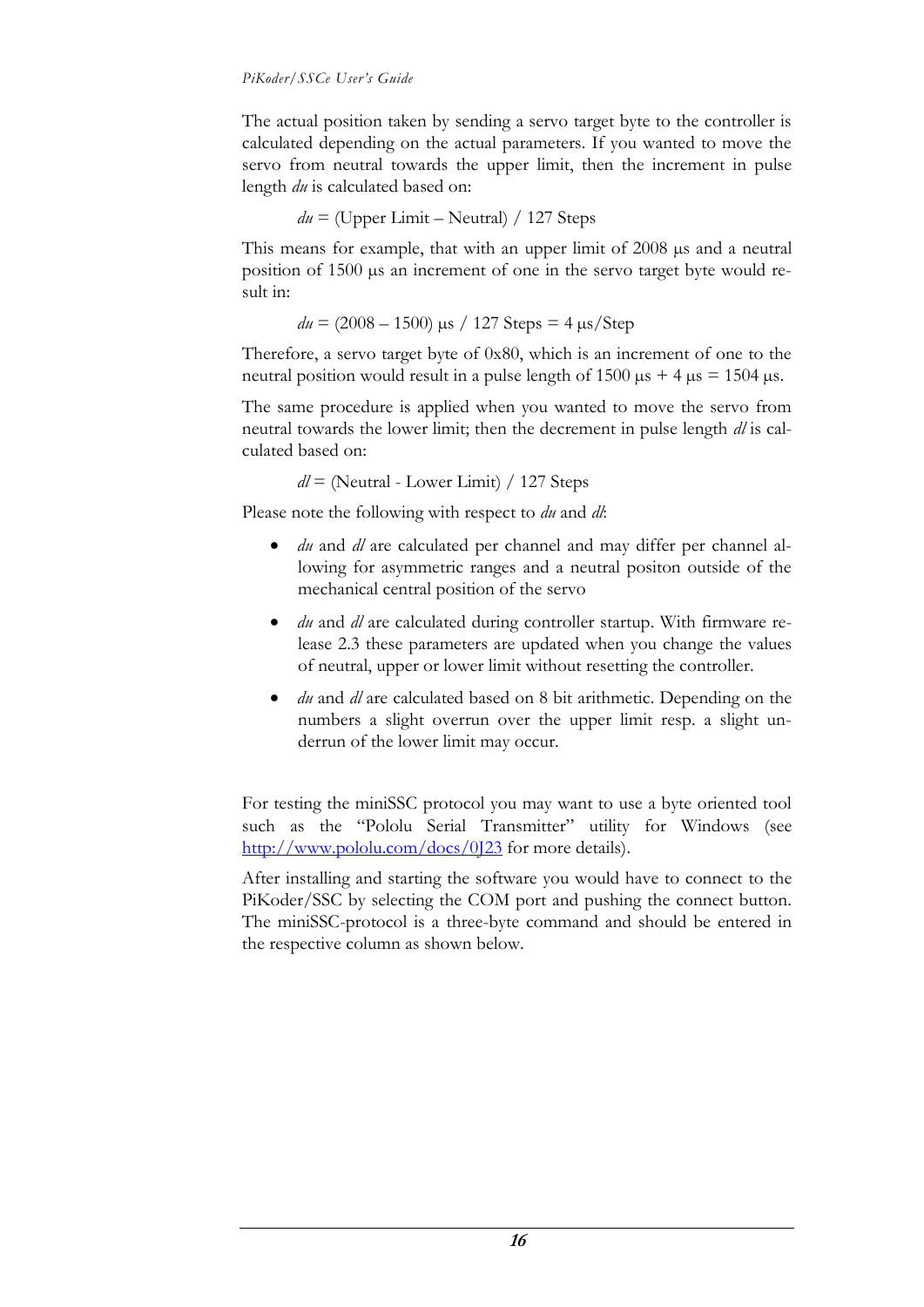| <b>* Pololu Serial Transmitter v1.3 - Connected</b>                 |                     |
|---------------------------------------------------------------------|---------------------|
| 9600<br>COM Port<br>COM4<br><b>Baud Rate</b><br>bps<br>$\checkmark$ | append CRC7 byte    |
| Connect<br>Disconnect                                               |                     |
| use "0x" prefix for hex [e.g. you can write 128 or 0x80]            |                     |
| single byte:                                                        | Send single byte    |
| 2-byte command:                                                     | Send 2-byte command |
| 0xFF<br>254<br>08<br>3-byte command:                                | Send 3-byte command |
| 4-byte command:                                                     | Send 4-byte command |
| 5-byte command:                                                     | Send 5-byte command |
| 6-byte command:                                                     | Send 6-byte command |
| Sent/Received data (hex):                                           |                     |
|                                                                     |                     |
|                                                                     |                     |
|                                                                     |                     |
|                                                                     |                     |

Once you hit the "Send 3-byte command"-button the bytes are sent to the PiKoder (see below); as per protocol definition there is no response by the SSCe.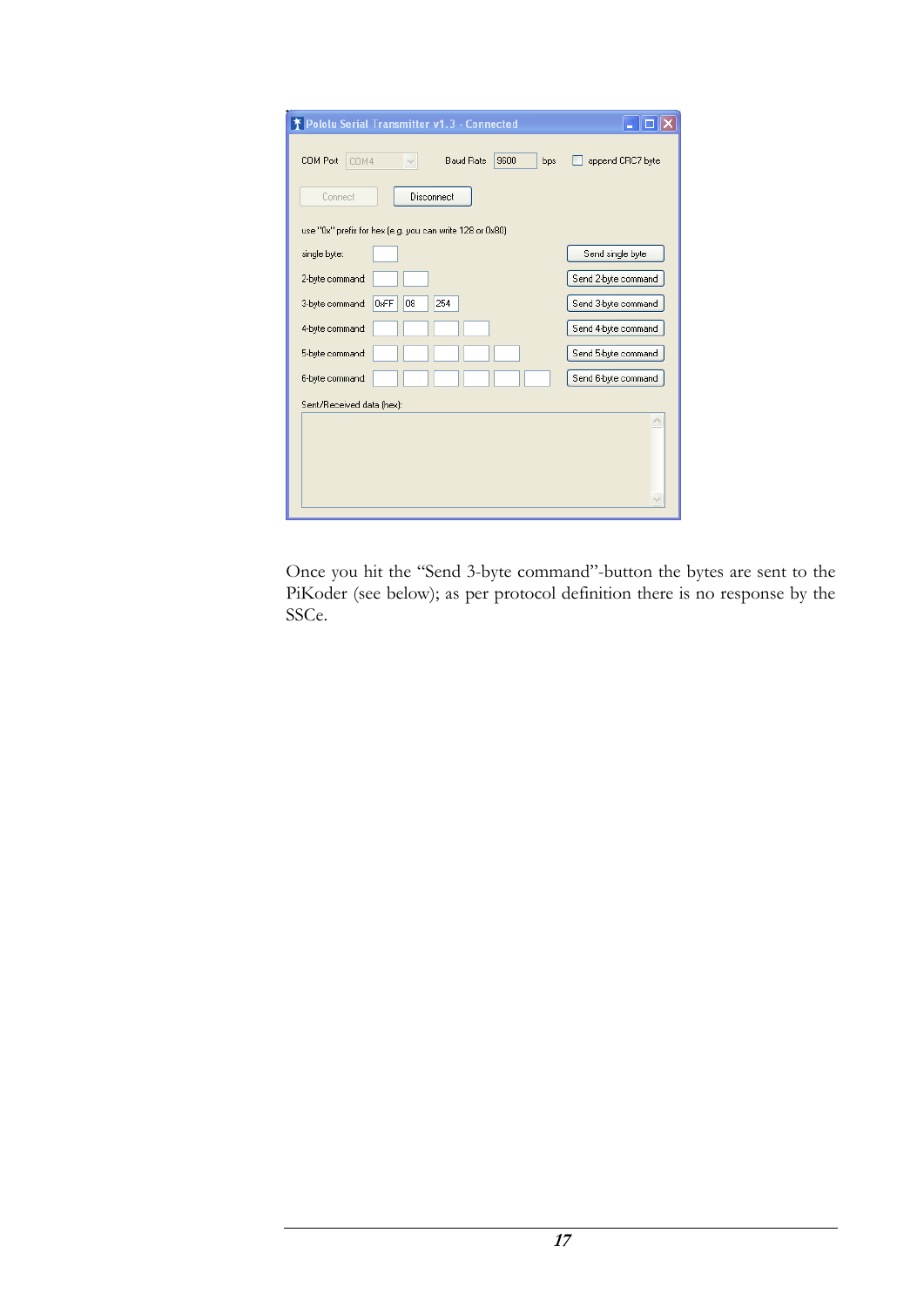*PiKoder/SSCe User's Guide*

| 李 Pololu Serial Transmitter v1.3 - Connected              |                     |
|-----------------------------------------------------------|---------------------|
| 9600<br>COM Port<br><b>Baud Rate</b><br>COM4<br>bps       | append CRC7 byte    |
| Connect<br>Disconnect                                     |                     |
| use "0x" prefix for hex (e.g. you can write 128 or 0x80). |                     |
| single byte:                                              | Send single byte    |
| 2-byte command:                                           | Send 2-byte command |
| 254<br>0xFF<br>8<br>3-byte command:                       | Send 3-byte command |
| 4-byte command:                                           | Send 4-byte command |
| 5-byte command:                                           | Send 5-byte command |
| 6-byte command:                                           | Send 6-byte command |
| Sent/Received data (hex):                                 |                     |
| 06:49:34<br>sent FF 08 FE                                 | $\curvearrowright$  |
|                                                           |                     |

### **ASCII Command Interface**

The ASCII Command Interface (ACI) is probably the most versatile way to program the PiKoder/SSCe without any specific host software such as the PCC. All commands are simple ASCII and are sent using a Windows based terminal program such as Hyperterm or Tera Term. The commands can be typed in right away and the response of the controller is readable without referring to any specific code tables. Please note that neither 'CR' nor 'LF' is needed to send the command to the controller.

There are two basic types of commands: commands for querying parameters and for setting parameters.

If a parameter is read the PiKoder/SSCe will provide for proper formatting by sending a "CRLF" prior to sending the parameter value and support readability by sending another "CRLF" after the parameter value.

If a parameter is set the PiKoder/SSCe will acknowledge the proper execution by sending an "!" framed by "CRLF".

If a command could not be interpreted at all then a question mark '?' framed by 'CR' 'LF' would be echoed. Please note that protocol syntax checking is currently limited.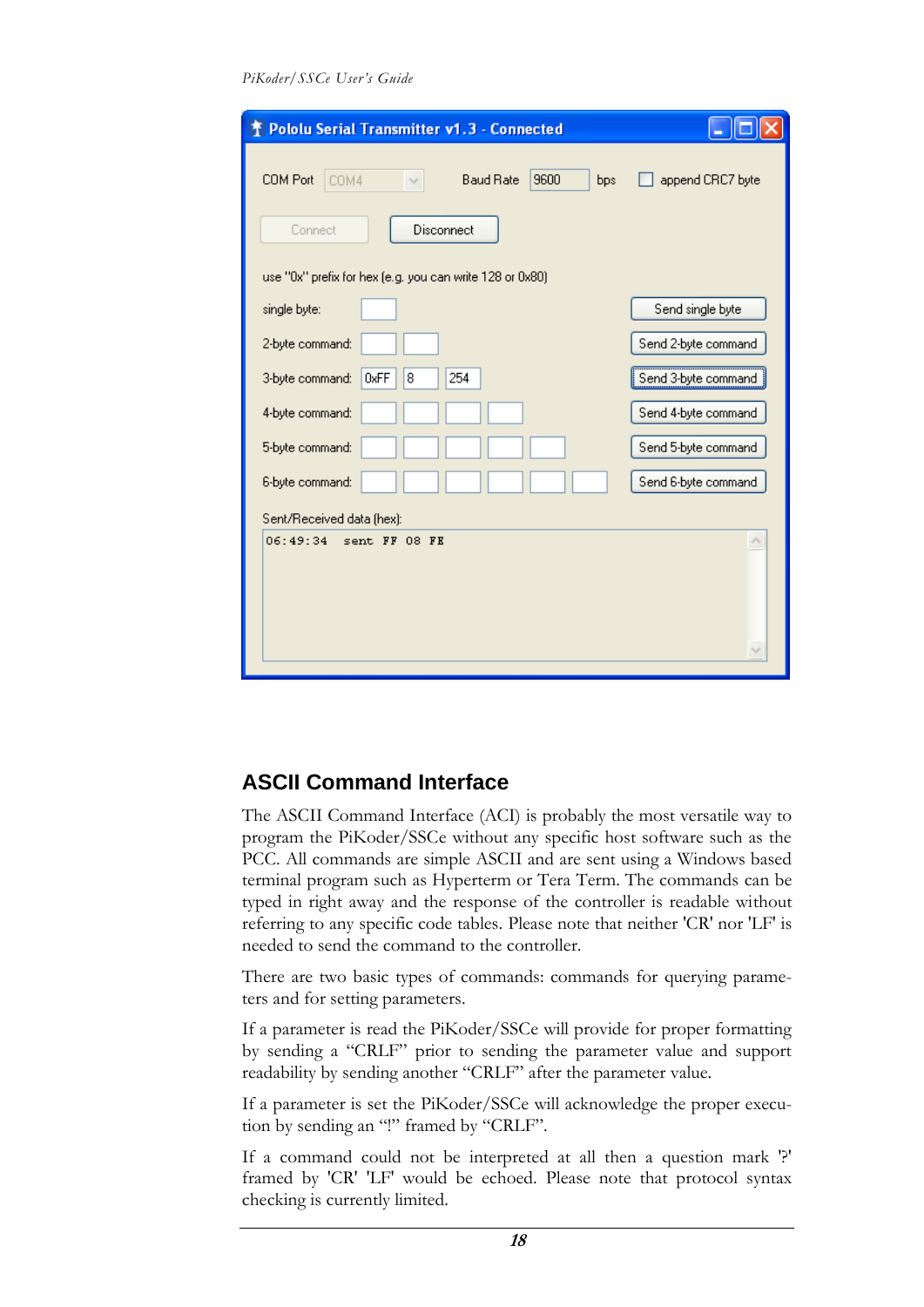The following ACI commands are available:

- '?': query the PiKoder type information; the PiKoder/SSC will respond with "T=SSC".
- 'i?': query the current pulse width for channel i  $(i = 1..8)$ ; PiKoder will respond 'CR' 'LF' 'xxxx' 'CR' 'LF' with xxxx representing the pulse width in µs
- 'i=xxxx': set the pulse width for channel i to xxxx µs (xxxx in decimal format,  $i = 1.8$ ; PiKoder will acknowledge execution of the program by sending an 'CR' 'LF' '!' 'CR' 'LF'
- '0': query the firmware version; PiKoder will respond in a format 'n.nn' framed by 'CR' 'LF'
- 'Ui?': query the upper limit for pulse width for channel i; PiKoder will respond 'xxxx' with xxxx representing the pulse width in  $\mu s$ (xxxx in decimal format,  $i = 1..8$ ) - the command is not case sensitive
- 'Ui=xxxx': set the upper limit for pulse width for channel i to xxxx  $\mu$ s (xxxx in decimal format, i = 1..8); PiKoder will acknowledge execution with a '!' framed by 'CR' 'LF'.
- 'Li?': query the lower limit for pulse width for channel i; PiKoder will respond 'xxxx' with xxxx representing the pulse width in  $\mu$ s (xxxx in decimal format,  $i = 1..8$ ) - the command is not case sensitive
- 'Li=xxxx': set the lower limit for pulse width for channel i to xxxx  $\mu$ s (xxxx in decimal format, i = 1..8); PiKoder will acknowledge execution with a '!' framed by 'CR' 'LF'.
- 'Ni?': query the pulse width for the neutral position for channel i; PiKoder will respond 'xxxx' with xxxx representing the pulse width in  $\mu$ s (xxxx in decimal format, i = 1..8) - the command is not case sensitive
- 'Ni=xxxx': set the pulse width for the neutral position for channel i to xxxx  $\mu$ s (xxxx in decimal format,  $i = 1..8$ ); - the command is not case sensitive and the PiKoder will acknowledge execution with a '!' framed by 'CR' 'LF'.
- 'M?' or 'm?': query the current channel offset for the miniSSCprotocol. – **not available in free mode**.
- 'M=iii' or 'm=iii': set the channel offset for the miniSSC-protocol **not available in free mode**.
- 'Oi?': query the type of output / channel i; PiKoder will respond 'X' with X representing 'P' for pwm and 'S' for switch. The command is not case sensitive.
- ' $Oi=X'$ : set the type of output / channel i with 'P' or 'p' setting the output to pwm and 'S' or 's' setting the output to switch type. The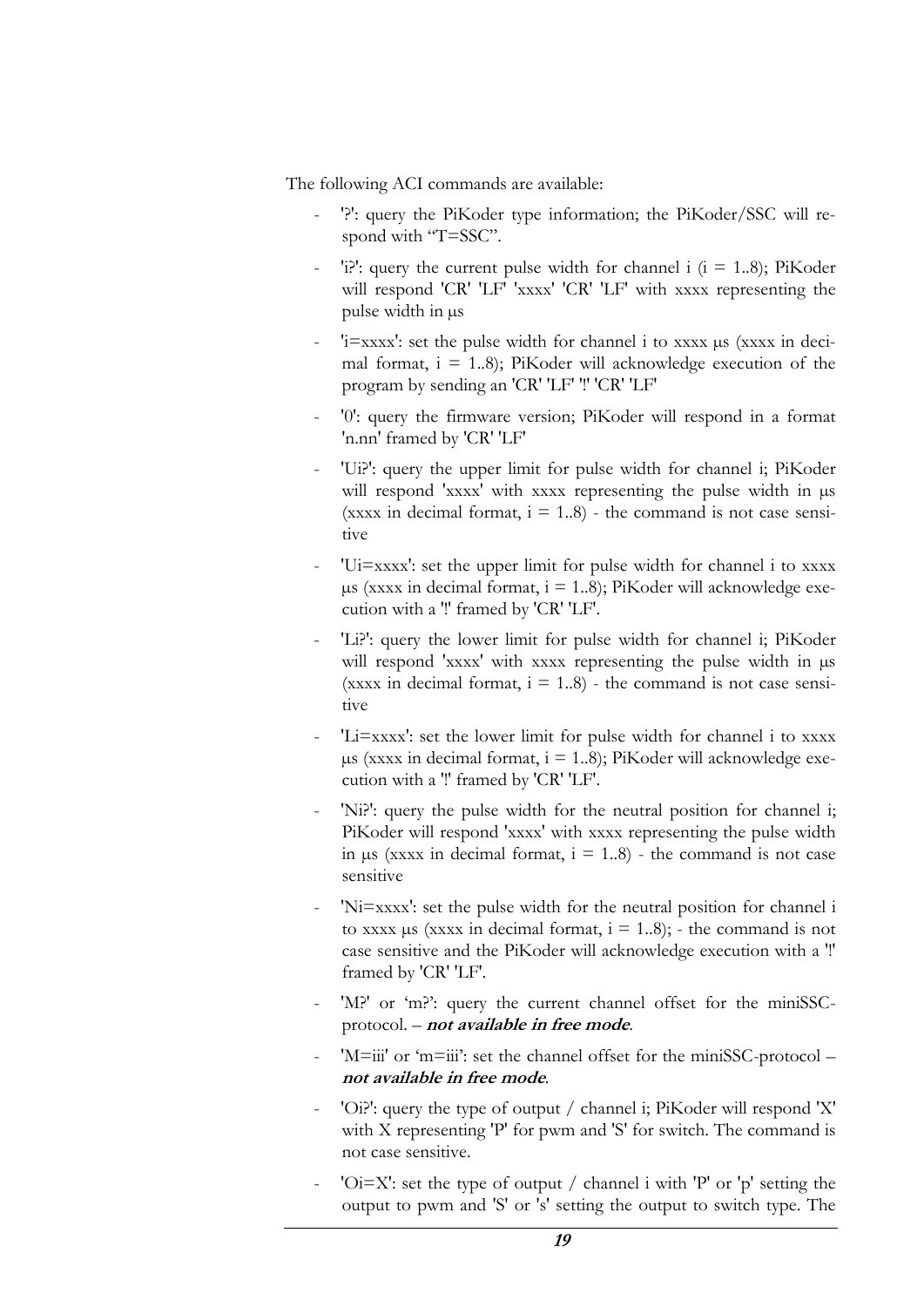-

binary output value will depend of the channel pulse length (any value larger than 1800 µs will translate into a logical 1). PiKoder will acknowledge execution with a '!' framed by 'CR' 'LF'. The command is not case sensitive.

- 'Ci?': query all parameters for channel i. The Output would be: nnnnlllluuuu with nnnn representing neutral, llll representing lower limit and uuuu representing the upper limit. The command is not case sensitive.
- SU]U], sU]U]: will save the current parameters to the controller's EEPROM making the current servo positions the start up positions after powering up; returns a '!' upon successful completion framed by 'CR' 'LF' – Please note that saving new values may take some time and requires disabling some internal interrupt logic. This may result in erroneous servo behavior. – **not available in free mode**.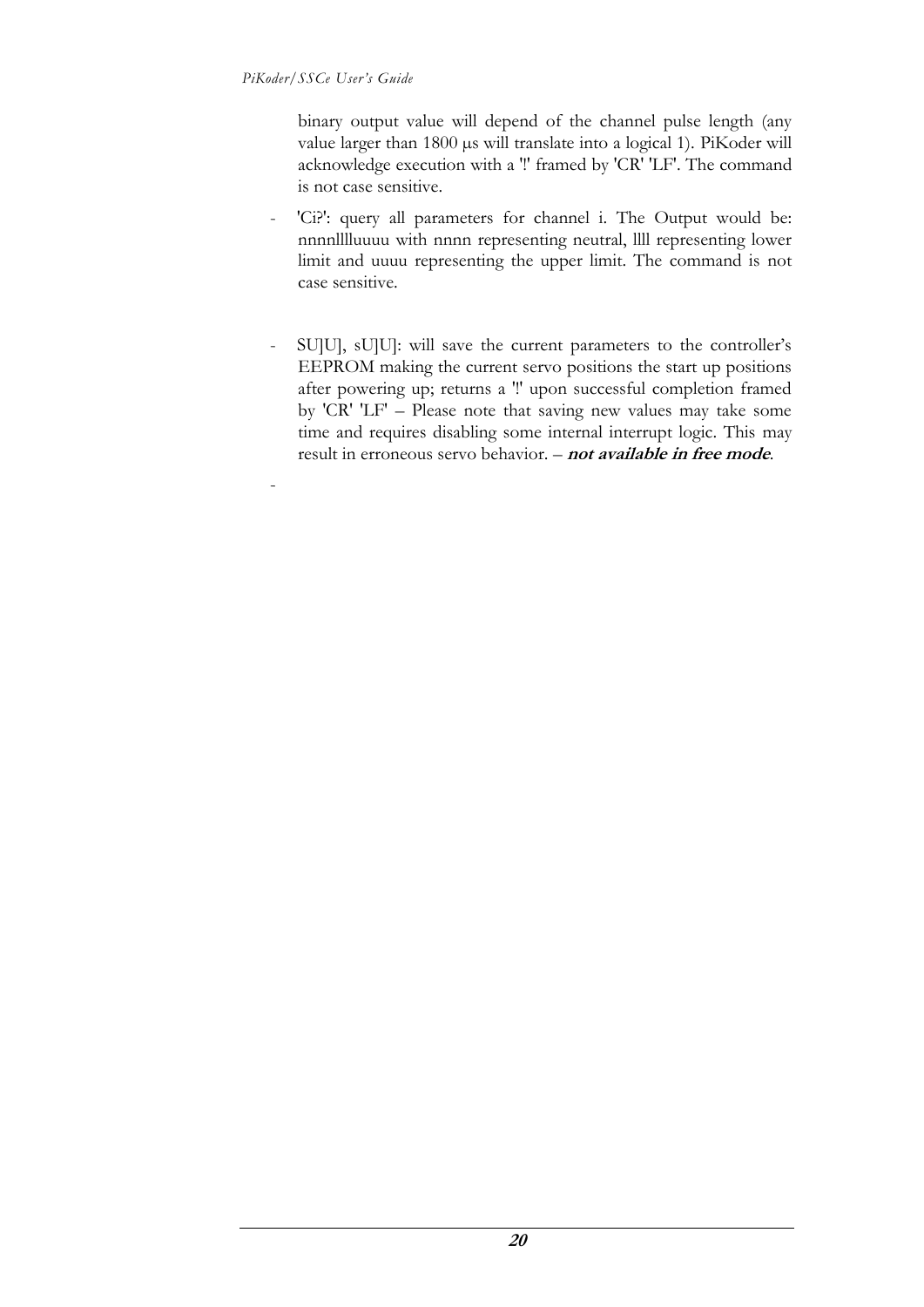### *Connect the SSCe to a Raspberry Pi*

The PiKoder/SSC releases your Raspberry Pi from generating real-time pulses for controlling servos ('Set and forget'-function).

This is advantageous when using elaborate operating system such as LINUX, because their real-time capabilities are limited due to the number of concurrent tasks. This might limit the precision of the signals generated.

The PiKoder/SSC connects to your Raspberry's UART. This frees up valuable I/O pins which can be used for additional peripherals in your application, since only two pins are needed for controlling eight servos (or in a daisy chain configuration even up to 255 servos).

In this application the PiKoder/SSC is operating with 3.3 Volts, which is supplied by your Raspberry Pi. The servo power supply of 4.8 ... 6 Volts must be kept separate in order to avoid unstable power potentially creating reboots.

The schematic is shown on the next page.

### **Software configuration and hardware setup**

The software configuration and the hardware setup require three simple steps:

- Turning of the UART as a serial console
- Wiring
- Installing terminal software such as Minicom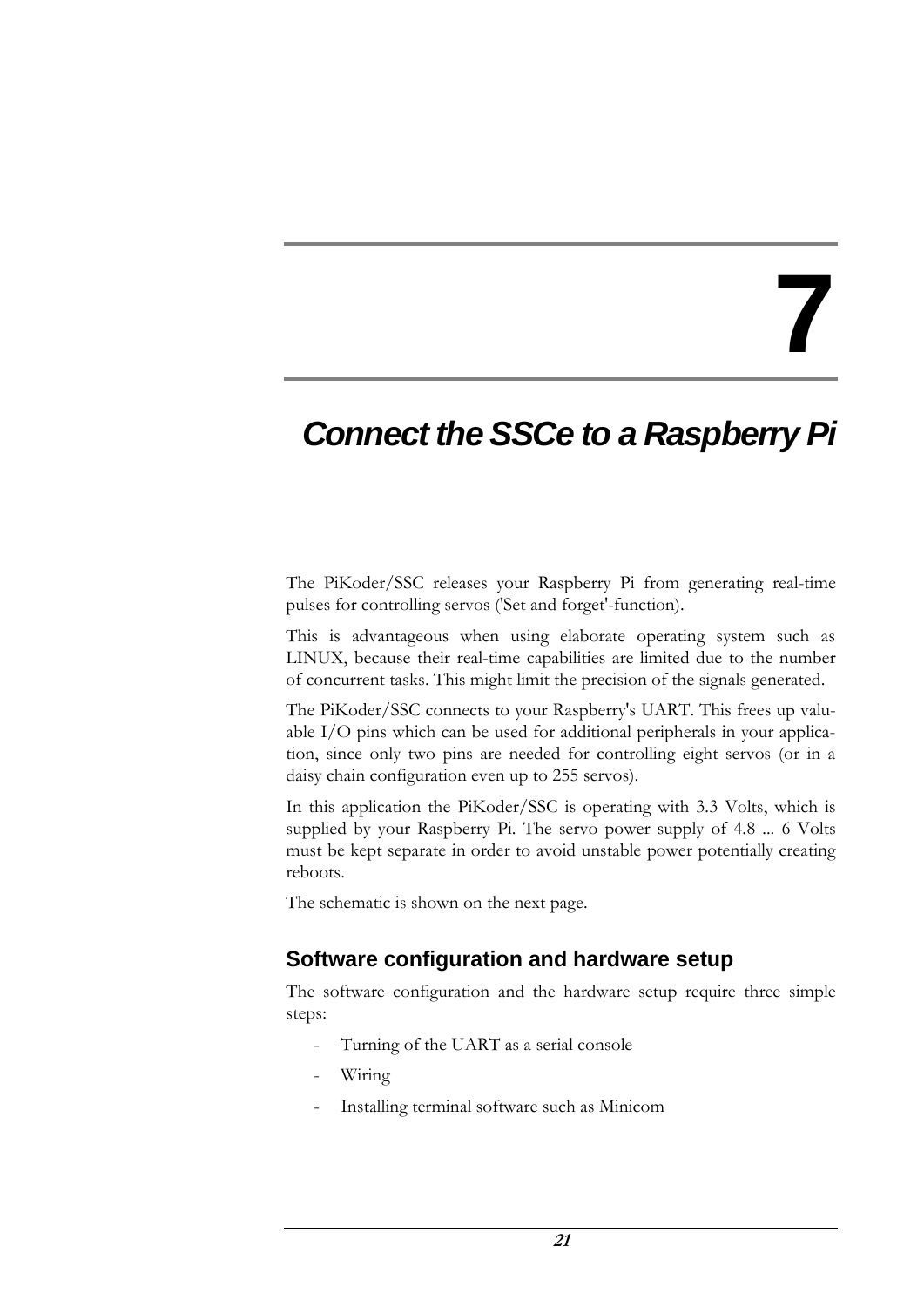#### **Turning of the UART as a serial console**

In your Raspberry Pi's default configuration, the UART is used as a serial console. This function must be deactivated in order to use this port to control the PiKoder/SSC with a terminal software. The process of turning of the serial console is described in various blogs and may vary slightly depending on your distribution.



Wiring scheme for connecting your PiKoder/SSCe to a Raspberry Pi

#### **Wiring**

The wiring is shown in the schematic at the top of this page. Please turn of all components to avoid damage by unintended shorts.

#### **Installing terminal software such as Minicom**

You will also find more information about the installation of Minicom in various Raspberry Pi related blogs. When starting the software please make sure to set the baud rate of the UART to 9600 Baud required by the PiKoder. For your convenience it is recommended that you activate the local echo (command "E"). After setting these parameters you can control your PiKoder/SSCe using the ASCII commands listed in section 6 of this User's Guide.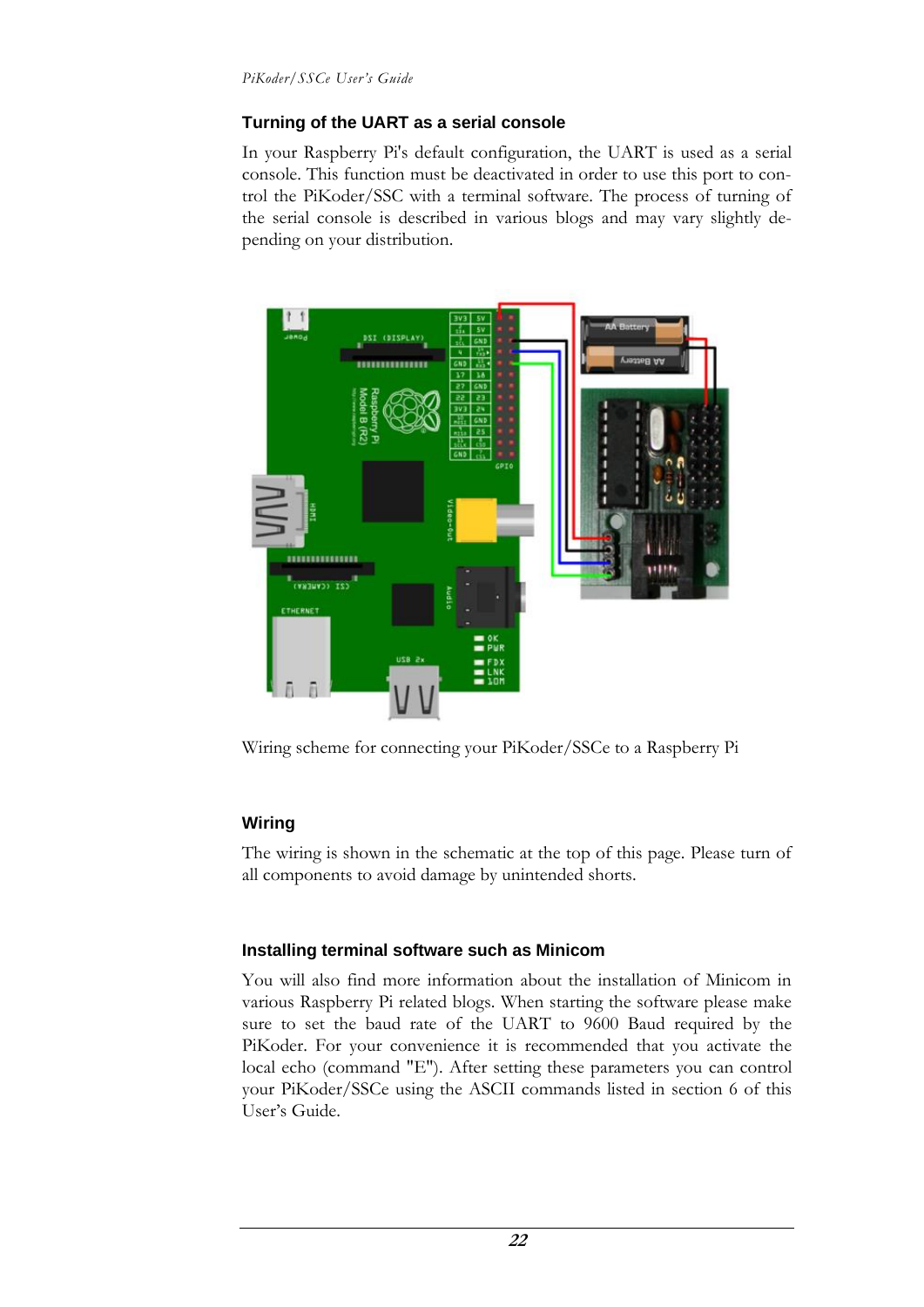### *Connect the SSCe to an Arduino*

Connecting an PiKoder/SSCe to an Arduino releases the Arduino from calling the servo library at least every 20ms ('Set and Forget-function') which is required to refresh the servo signals. Additionally, the PiKoder/SSCe releases valuable digital pins because up two eight servos can be controlled by only two signals. The schematic is presented below. If a connection monitoring would not be required, the resource requirement can be reduced to just on digital pin for eight servos. In this instance the tx-line of the PiKoder/SSCe is not connected (green cable).



### **Interface Software**

#### **ASCII-based interface**

The following sketch would allow you to test the servo shield by entering PiKoder/SSCe commands (please refer to section 6 for a full interface de-scription). The [Sketch Interface\\_Test \(.ino-Datei\)](http://www.pikoder.de/download/Interface_Test.zip) can be downloaded here. This sketch is Open Source and is released under a [GNU General Public](http://www.gnu.org/licenses/gpl-3.0-standalone.html)  [License Version 3.](http://www.gnu.org/licenses/gpl-3.0-standalone.html)